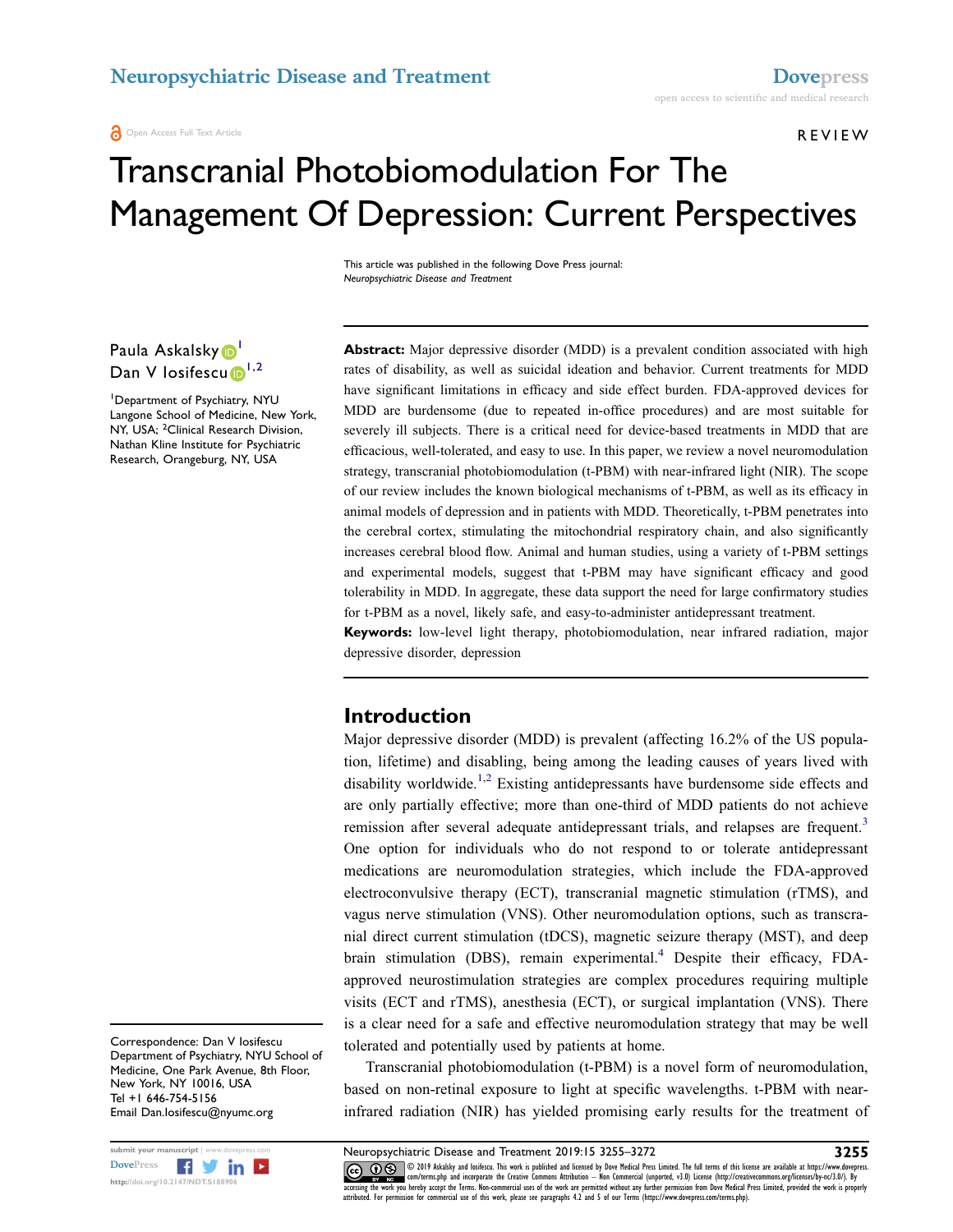neuropsychiatric disorders.<sup>5</sup> t-PBM has a low cost, good safety profile, and it is easy to self-administer. Therefore, it has the potential to become widely accessible.

We have reviewed in this paper the known biological mechanisms of t-PBM and its clinical efficacy data in MDD.

# Transcranial Transmission Of NIR And Red Light

Before delving into the mechanics and potential effects of PBM, it is important to consider whether t-PBM can even reach the brain. After all, the light must pass through various layers of tissue and the skull, before reaching the cortex. An early study performed in a small cohort of patients undergoing neurosurgery postulated that out of all the layers between the scalp and cerebral tissue, the skull was the greatest impeder of light transmission.<sup>6</sup> Others have pointed out that even 2mm of hair can absorb or reflect approximately 98% of NIR energy from a 10W laser.<sup>7</sup>

Thankfully, several studies have tried to answer this question directly. Jagdeo et al (2012) measured the transmission of NIR and red light with a piece of human cadaver skull and overlying tissue. They used a commercial LED device used in multiple clinical studies, the Omnilux New-U.<sup>8</sup> They found that compared to red light (wavelength 633nm), NIR light (830nm) more appreciably penetrated the skull and soft tissue. Still, only 0.9–2.1% of NIR light penetrated through the cadaver skull and intact soft tissue in the frontal or temporal regions. Lapchak et al (2015) used a Class IV laser with a surface power density of 700mW/cm<sup>2</sup> and found that more than 95% of the NIR light transmission was attenuated when applied to human cadaveric skulls.<sup>9</sup> In a later study using a human cadaveric model, 808nm light, delivered by a transcranial laser system, penetrated to a brain depth of  $40-50$ mm.<sup>10</sup>

Some have looked at the effect of wavelength, power, and delivery mode on transmission, as well. In the same study by Tedford et al (2015) mentioned earlier, the authors found that out of three tested wavelengths ranging from 660 to 940nm, 808nm showed superior penetration.<sup>10</sup> Another study looking at the penetration depths of 675nm, 780nm, and 835nm in various human tissues, including post-mortem brain tissue, also argued that greater transmission was achieved with longer wavelengths.<sup>11</sup> Henderson and Morries (2015) performed ex vivo studies of NIR penetration through 3cm of lamb skull, tissue, and brain.<sup>12</sup> Two LED NIR emitters with lower energy (50 and 200mW) did not penetrate the 3cm of tissue. On the other hand, devices with power in the range 6–15W did penetrate the tissue. Further, the same 15W device reached variable depths, depending on wavelength used. With the 810nm setting, 2.9% of the power density was delivered to the cortex and with the 980nm setting, only 1.22% was delivered. This observation is consistent with the data presented earlier that transmission of t-PBM is likely dependent on wavelength and that 810nm may be preferable for this reason. Lastly, they reported that pulsed emission settings (10Hz) led to higher energy delivery, as seen in 2 of the 3 tested settings. However, those two settings also included longer wavelengths (980nm), while the third setting only had a wavelength of 810nm. Therefore, it is unclear if the increased energy delivery is due to pulsing alone or an interaction between wavelength and pulsing.

Two computation studies have also looked at ways to enhance penetration of light. Yue et al (2015) proposed using a multiunit emitter array, evenly distributed across the scalp, to take advantage of photon scattering properties in the brain.13 Using Monte Carlo simulations in a human head model to test this idea, they demonstrated that the multiunit emitter enhanced photon flux and improved uniformity of distribution. While this model is theoretically interesting, these results are likely not necessarily applicable to in vivo models, since little energy is absorbed through the skull and overlying tissues. Therefore, the photo-scattering of incident light described above is unlikely to be seen in the human brain. Another study looked at whether transcranial and transsphenoidal administration of red and NIR light could reach deep brain structures, and specifically, the substantia nigra. $14$  Both a cadaveric model and the Monte Carlo method were used. Ultimately, NIR light was felt to be more effective for transmission to the substantia nigra, due to less absorption and scattering; this was particularly true when the light was delivered via the sphenoid sinus.

Overall, studying the transcranial penetration of NIR and red light has several challenges. For one, only cadaveric models for humans can be used. Therefore, it is difficult to directly test the effect of blood flow and hydration status on attenuation of light. Though we are currently limited in our ability to study the full depths of t-PBM's reach in the in vivo human brain, there are several measures that we can take to enhance penetration. Based on the data presented above, using wavelengths in the range of 808–835nm, laser devices, higher power densities, and pulsed parameters will likely increase efficacy. Practically speaking, we may also be limited to t-PBM application to the prefrontal cortex,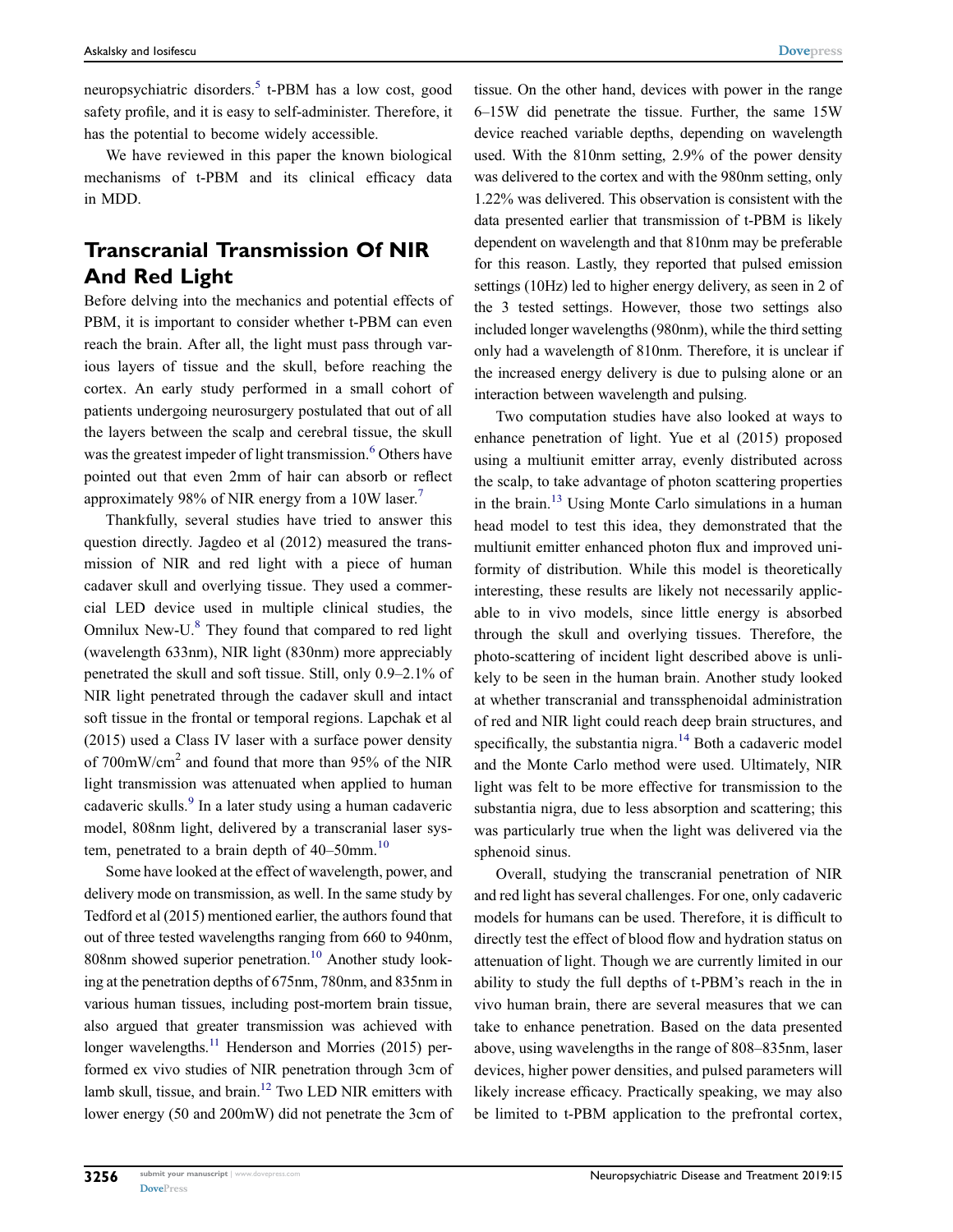unless patients are willing to shave their hair for the duration of treatment (which would be required to target other cortical brain areas). Further, while LED devices are less expensive and potentially more appealing to the average consumer, their clinical effectiveness is in question. Hopefully, future clinical studies utilize tools such as blood flow changes (measured by BOLD signal on fMRI) and bioenergetic metabolite changes (measured with magnetic resonance spectroscopy) to understand the depths of cortical effects in-vivo in humans.

# Proposed Mechanisms Of t-PBM Mitochondrial Function And Association With Depressive Symptoms

To understand the proposed mechanisms of t-PBM, we must first understand some basic principles of the mitochondria and the production of ATP. Oxidative phosphorylation, which takes place in the inner mitochondrial membrane, is one of the mechanisms by which ATP is generated. Substrates donate electrons to individual complexes (Complexes I-IV) and mobile components of the electron transport chain (ETC), such as coenzyme Q and cytochrome C oxidase (CCO), move electrons between the protein complexes. A proton gradient is established along the way, creating an electrochemical force. Ultimately, the energy stored by the proton gradient is captured by complex V and used to generate ATP.<sup>15</sup>

Multiple animal and human studies have found mitochondrial differences in depression, with specific changes seen in respiration and generation of ATP. In a rat model of depression, complexes I, III, and IV of the ETC were inhibited in the cerebral cortex and cerebellum.<sup>16</sup> Changes in cytochrome oxidase activity have also been implicated in depression.<sup>17</sup> Phosphorus magnetic resonance spectroscopy  $(^{31}P-MRS)$  allows in vivo measurements of energy-rich compounds resulting from mitochondrial activity. For example, β-NTP is used to estimate the level of ATP.<sup>18</sup> Phosphocreatine transfers high-energy phosphate groups to ATP, making it another useful marker.<sup>19</sup> Using  $3^{31}P$ -MRS, Harper et al (2016) found that decreased β-NTP levels correlated with executive dysfunction in depressed geriatric patients.<sup>20</sup> Similarly, other  $31P-MRS$  studies reported lower levels of  $β$ -NTP<sup>21</sup> and compensatory higher levels of phosphocreatine  $(PCr)^{22}$  in non-geriatric adults with MDD. In both studies, these abnormalities related to mitochondrial function were associated with clinical response to antidepressants.

Changes in glucose metabolism have also been described in FDG PET studies in MDD. For example, MDD patients were shown to have increased mean glucose metabolism in the lateral orbital cortex, ventrolateral prefrontal cortex, left amygdala, and posterior cingulate cortex, as well as decreased metabolism in the subgenual ACC and dorsal medial/dorsal anterolateral  $PFC<sup>23</sup>$  Following treatment, metabolism in the left amygdala and left subgenual ACC decreased in these subjects. Another FDG PET study of MDD participants post-fluoxetine treatment showed that treatment responders had decreased glucose metabolism in limbic and striatal areas, as well as increased metabolism in brainstem and dorsal cortical regions.<sup>24</sup>

Changes in mitochondrial respiration in depression have been found outside of the central nervous system as well. Peripheral blood mononuclear cells of depressed patients were shown to have significantly impaired mitochondrial function. In fact, greater mitochondrial dysfunction correlated with severity of neurovegetative symptoms, including fatigue and poor concentration.<sup>25</sup> Similarly, Hroudova et al (2013) found that the respiratory rate and maximal capacity of the ETC were significantly decreased in platelets of depressed patients.26 Muscle biopsy samples from depressed patients with physical symptoms had a decreased rate of ATP production and more frequent mitochondrial DNA deletions than controls.27 Treatment studies have yielded further evidence for the mitochondrial hypothesis of depression. After 21 days of treatment with desipramine and fluoxetine, somatic mitochondria in the rat frontal cortex had enhanced energy metabolism (though there was decreased energy production in synaptic mitochondria).<sup>28</sup>

### Mitochondrial Effects Of PBM

Mitochondria are the main site of physiologic changes related to t-PBM. The cascade starts with CCO, which is a chromophore, a photoacceptor, and the terminal enzyme of the electron transport chain.<sup>29,30</sup> t-PBM has been found to specifically increase CCO activity and expression. $31-33$ Studies have also shown increases in complex II, II, III, and IV activity,  $34,35$  as well as upregulation of gene coding for subunits of complex I, complex IV, and ATP synthase.<sup>36</sup> Additionally, PBM of complexes II and III still occurs with higher fluence lasers, despite previous concerns that the increased level of stimulation would be too strong.<sup>37</sup> Though the focus has primarily been on enhanced effects of mitochondrial function, some have suggested that pulsed t-PBM may also increase the number of isolated mitochondria.<sup>38</sup>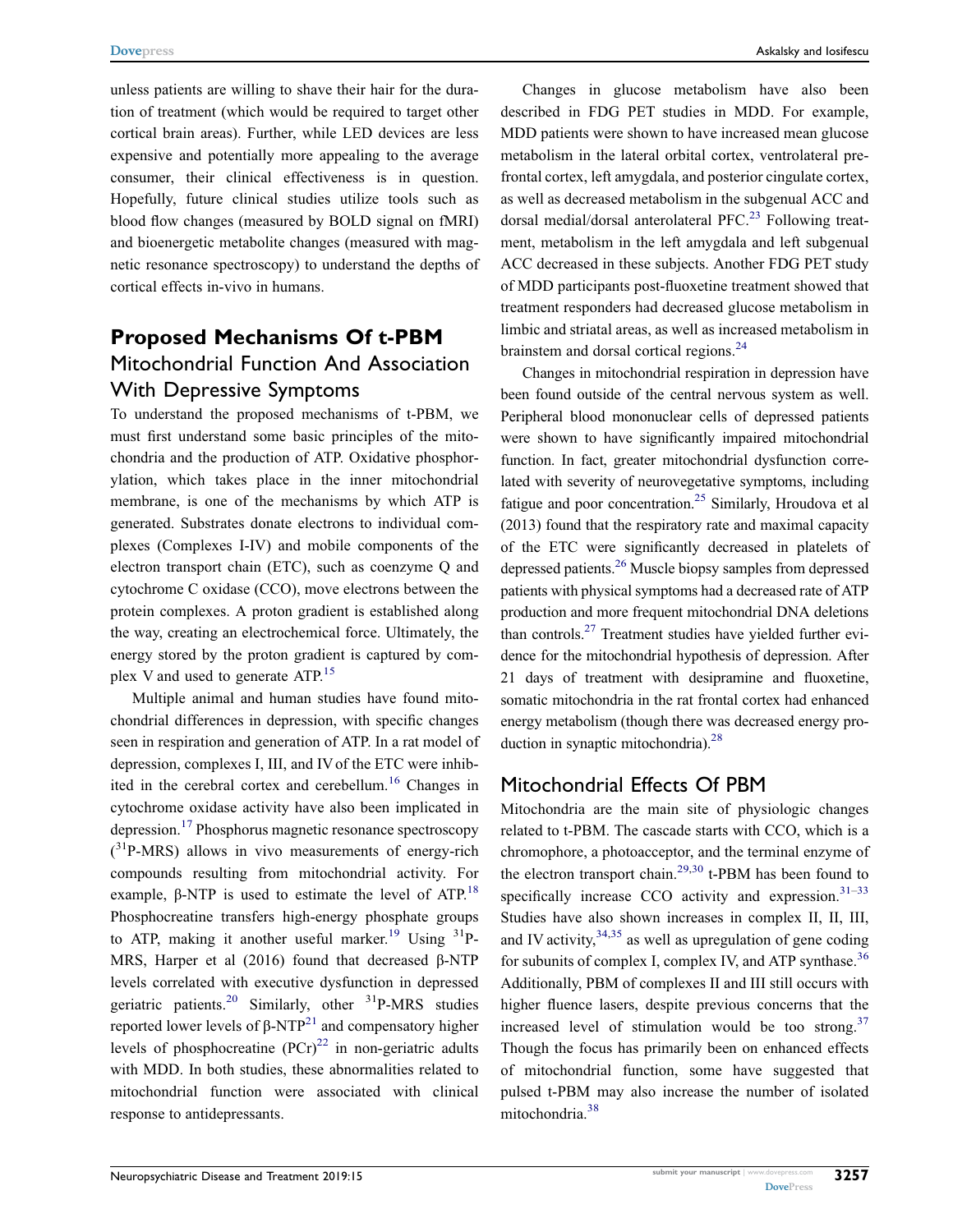Further, low-level laser therapy has been shown to increase levels of ATP, the rate of oxygen consumption, and cerebral oxygenation.<sup>31,33,39–42</sup> In a mouse model, low-intensity NIR was able to ameliorate reduction of ATP that was previously induced by oxygen-glucose deprivation.<sup>43</sup> Another study using two different depression mouse models showed increased ATP biosynthesis and mitochondrial complex IV expression following t-PBM in the prefrontal cortex specifically.<sup>44</sup> While the time-to-effect of metabolic changes is unclear, Ferraresi et al (2015) suggest that the ATP levels are highest about six hours following treatment.<sup>45</sup> On the other hand, another group found that bioenergetic changes were noticeable only after two weeks of repeated treatments.<sup>46</sup>

# Effects Of Specific Wavelengths Of PBM On Mitochondria

Though t-PBM with red and NIR light can include wavelengths from 600 to 1070 $nm<sub>1</sub><sup>47</sup>$  specific wavelengths have been directly linked to mitochondrial activity. 810nm NIR activates CCO, increases mitochondrial oxygen consumption, and leads to higher levels of  $ATP<sup>48,49</sup>$  Further, a mouse model of TBI showed improvement in wavelengthdependent fashion - namely, 660nm and 810nm treatments led to improvement, while 730 and 980nm treatments did not.50 Subsequent analyses of 810nm and 980nm wavelengths propose that 810nm acts on CCO, but that 980nm works on temperature-gated calcium ion channels.<sup>51</sup>

### Blood Flow And t-PBM

Several studies have looked at t-PBM's ability to alter regional cerebral blood flow (CBF). In one animal study, NIR laser irradiation increased cerebral blood flow by 30%.52 Additionally, repeated NIR LED irradiation to the forehead increased regional CBF by 20% in a patient in persistent vegetative state.<sup>53</sup> In a larger study of 25 healthy, elderly women, Salgado et al (2015) found that transcranial LED therapy in the red-wavelength spectrum also increased local CBF.<sup>54</sup> Lastly, Dias et al (2012) showed dose-dependent modulation of vascular endothelial growth factor (VEGF), which stimulates angiogenesis,<sup>55</sup> and VEGF Receptor- $2^{55}$  (VEGFR-2) in rat masseter muscles, following 10 laser irradiations with 780nm light.<sup>56</sup>

### Nitric Oxide

Nitric oxide (NO) is an endogenous vasodilator that plays an important role in normal circulation. NO can also inhibit respiration by binding to cytochrome oxidase and displacing  $oxygen.<sup>57</sup>$  Differences in nitric oxide levels have been seen in depressed versus non-depressed populations.<sup>58</sup> Additionally, low-light level therapy has been shown to alter nitric oxide activity and may be a key in understanding the downstream effects of the treatment. Zhang et al (2009) showed that nitric oxide was directly implicated in the protective effects of NIR in an animal model of cardiomyocyte injury.<sup>59</sup> In another study, NIR irradiation increased both NO concentration and local cerebral blood flow in mice.<sup>52</sup> When nitric oxide synthase was blocked, cerebral blood flow and NO failed to increase. While this was used as evidence that NO played a role in regional CBF changes after irradiation, others have suggested that the effects of nitric oxide may be independent of nitric oxide synthase.<sup>60</sup> Lastly, it has been proposed that PBM may work by releasing NO from CCO and therefore disinhibiting mitochondrial respiration.<sup>57</sup>

### Reactive Oxygen Species (ROS) And Neuroinflammation

In 2007, Sarandol et al found that red blood cells (RBCs) were more susceptible to oxidation in depressed patients, compared to controls.61 Further, they saw that superoxide dismutase (SOD) activity was significantly higher in depressed patients and that the level of SOD activity positively correlated with disease severity. By the same token, PBM has been shown to effect oxidative stress and inflammation. An earlier study suggested that in vitro use of NIR could potentially protect the RBC membrane. $62$  Huang et al (2013) found that t-PBM actually increased ROS in normal neurons, but reduced ROS in oxidatively stressed neurons.<sup>63</sup> Going even further, Salehpour et al (2018) demonstrated that NIR t-PBM could affect behavioral outcomes and oxidative stress in a mouse model.<sup>64</sup> They used sleep deprivation to induce oxidative stress in the hippocampus and then looked at effects on spatial and episodic-like memories. When NIR was applied transcranially, antioxidants were enhanced in the hippocampus and cognitive impairment was ameliorated. In a mouse depression model, PBM decreased malondialdehyde levels and increased levels of antioxidants enzyme activity (i.e., GPx, SOD, TAC) in the prefrontal cortex and hippocampus. Additionally, t-PBM reduced pro-inflammatory cytokines.<sup>65</sup>

### Apoptosis Mechanisms

In addition to the downstream effects already explained, t-PBM may have a role in preventing apoptosis, resulting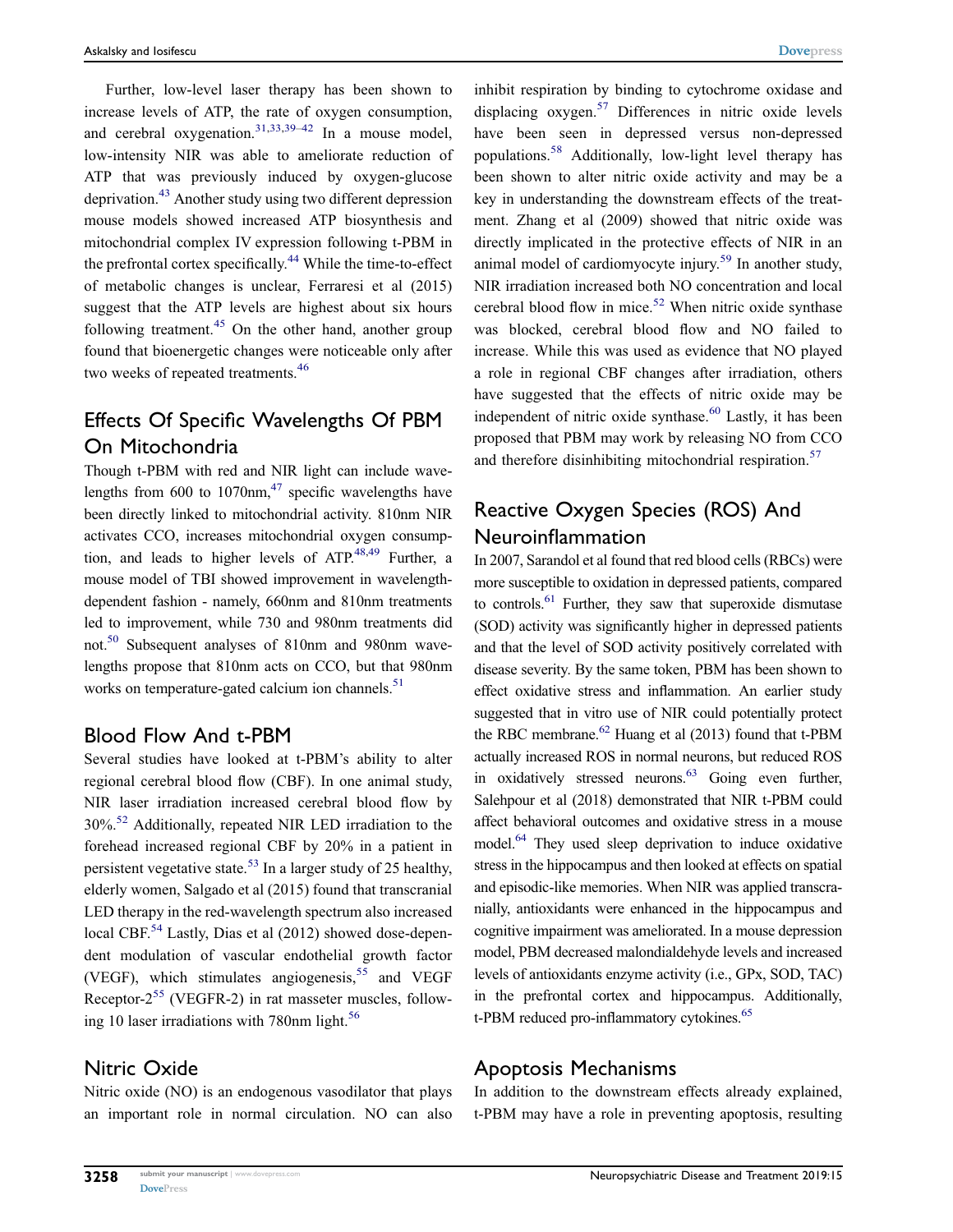in neuroprotection. In one study, apoptotic markers in the prefrontal cortex and hippocampus were elevated after five days of sub-chronic restraint stress.<sup>65</sup> The authors found that t-PBM ameliorated the stress-induced pro-apoptotic response, as evidenced by a reduced Bax/Bcl-2 and cytosolic/mitochondrial CCO ratios. Other studies have similarly demonstrated a reduction in the Bax/Bcl-2 ratio following  $t$ -PBM.<sup>31,66</sup> Additionally, NIR has been shown to protect against neuronal loss in the setting of ischemic insult.43,67,68

Some authors suggest that t-PBM can even help with neurogenesis. Tanka et al (2011) found that acute or chronic exposure to infrared radiation could increase the number of BrdU-positive cells in CA1 region of the hippocampus, suggesting increased proliferation.<sup>69</sup> Similarly, exposure to a 810nm laser following controlled cortical impact in a mouse model of TBI led to significantly higher levels of brain-derived neurotrophic factors (BDNF) in some sub-regions of the hippocampus.<sup>70</sup> In an animal model of stroke, t-PBM not only decreased the infarct size, but it also increased levels of biomarkers indicative of cell proliferation.<sup>71</sup>

# Pre-Clinical Trials Of t-PBM Treatment For Depression (See Table 1)

One of the earliest studies compared acute and chronic exposure of infrared radiation against controls.<sup>69</sup> Acutely exposed rats underwent infrared treatment for one session, while chronically exposed rats completed 10 sessions. During each treatment, the animals' heads were immobilized and irradiated for 3 mins (highest emissivity values within 0.6–1.6μm, maximal irradiation intensity of 1800–2200mW). Twenty-four hours after the last irradiation treatment, the rats were subjected to behavioral testing, including the elevated plus maze, the light/dark test, and the forced swim test. Researchers found that chronic exposure of infrared radiation significantly and consistently ameliorated anxiety and depression-related behavior, compared to acutely exposed rats and controls. In addition, they found that both acute and chronic exposure to the treatment condition significantly increased the number of BrdU-positive cells in CA1 of the hippocampus, indicating neurogenesis. Since both acute and chronic exposures led to hippocampal neurogenesis, this finding could not explain the differences in behavioral outcomes between the two groups.

Xu et al (2017) also looked at the effects of chronic  $irradiation.<sup>44</sup>$  (t-PBM) of the cerebral cortex was performed for 30 mins daily, for a total of 28 days. A diode laser, with a wavelength of 808nm, was used to deliver a power output density of 23mW/cm<sup>2</sup> to the scalp. After 14 days of treatment, the t-PBM treated mice showed a significantly lower immobility time in the forced swim test and the tail suspension test (two behavioral assessments of depressive behavior), compared to sham-treated mice. Interestingly, this attenuation effect was stable after the 21st day of treatment. In an attempt to elucidate the underlying mechanism behind t-PBM's therapeutic effect, they also measured the mitochondrial complex I-IV content and level of ATP biosynthesis in the prefrontal cortex, hippocampus, and hypothalamus. Following the full course of treatment, ATP biosynthesis and mitochondrial complex IV both significantly increased in the prefrontal cortex only. Taken together, this paper suggests that t-PBM reduces depressive symptoms via increased ATP and mitochondrial complex IV levels in the prefrontal cortex.

In another study using low-level infrared laser irradiation, several different power settings were tested to assess alterations in depressive behavior by dose.<sup>72</sup> First, 80, 200, and 400 mW, all on continuous wave mode, were compared in their ability to improve mobility during the forced swim test in normal rats. Irradiation was performed daily for 1 week during this initial phase. A diode (GaAlAs) laser (Lasotronic Inc., Zug, Switzerland) with a wavelength of 804nm was used to irradiate the entire cortex via six different points, for 1 min per point. For the 3 powers listed above, the power densities were 0.64, 1.60, and 3.18W/cm<sup>2</sup>, respectively, and the three energy doses were 4.8, 12, and 24J/point. After 7 days of treatment, normal rats treated with the 400mW laser showed more depressive symptoms (significant increase in immobility, as well as decrease in both swimming and climbing during the forced swim test) compared to controls. On the other hand, those treated with 80 mW had significantly decreased immobility time, increased swimming, and increased climbing behavior. In the second phase of the study, rats were given reserpine to create an animal model of depression. A subgroup of the reserpinized rats were irradiated daily for 7 days, using the 80mW power setting. Treatment with 80mW was able to reverse the depressionlike behaviors of reserpinized rats. Overall, these results show a biphasic response to irradiation, with higher power setting causing worsening depression-like behavior and lower power settings leading to amelioration of symptoms.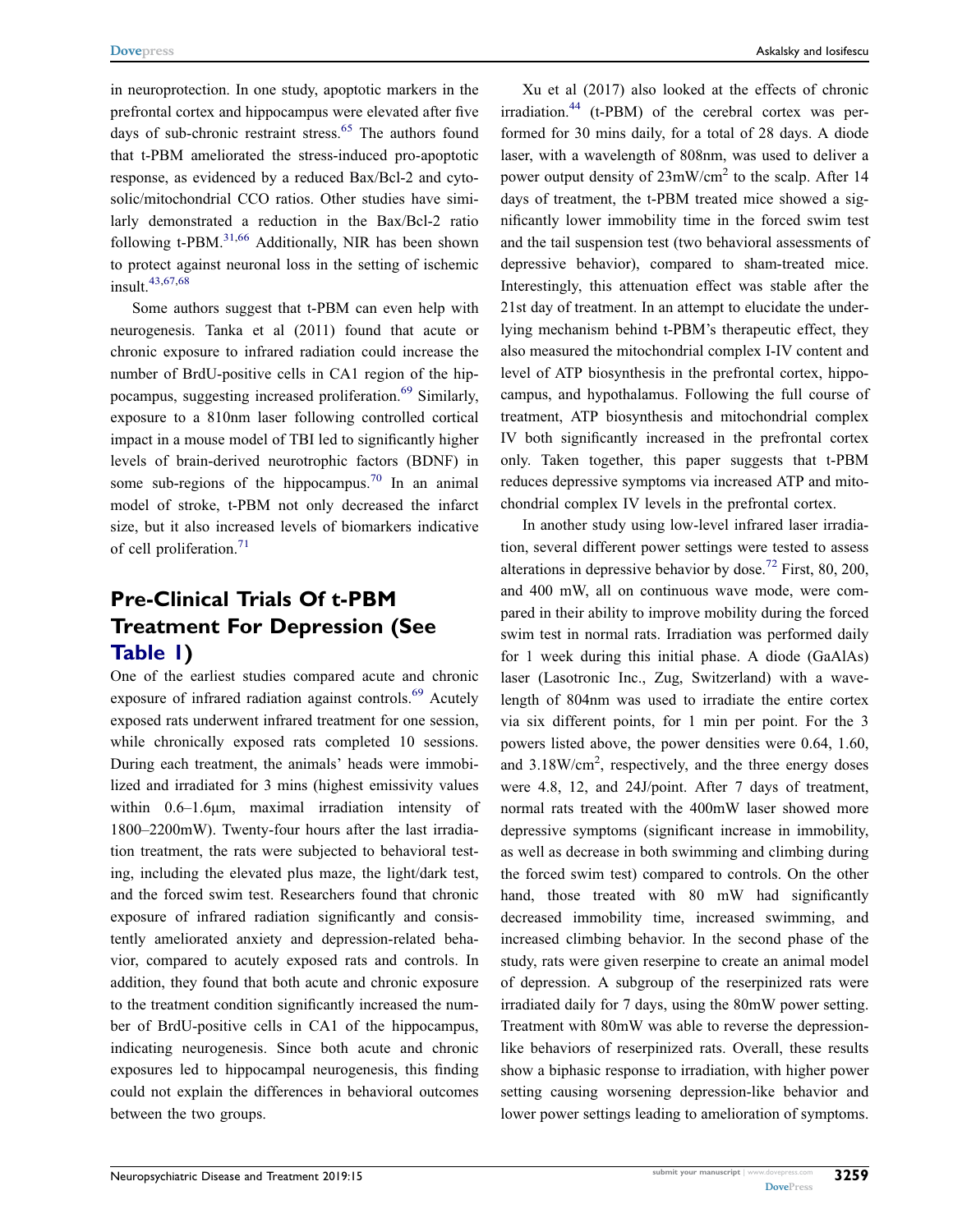| Table 1 All Relevant Basic Research Studies That Utilized                                                                                                                               |          |                                                                                                                        |                                                                                                                       | Photobiomodulation, With Wavelengths In The Red And/Or Near-Infrared Range, In Experimental Models Of Depression |                                                                     |                                                                |                                                                                            |                                                                                                                        |                                                                                                                                  |
|-----------------------------------------------------------------------------------------------------------------------------------------------------------------------------------------|----------|------------------------------------------------------------------------------------------------------------------------|-----------------------------------------------------------------------------------------------------------------------|------------------------------------------------------------------------------------------------------------------|---------------------------------------------------------------------|----------------------------------------------------------------|--------------------------------------------------------------------------------------------|------------------------------------------------------------------------------------------------------------------------|----------------------------------------------------------------------------------------------------------------------------------|
| Paper                                                                                                                                                                                   | Subjects | Device                                                                                                                 | Number Of<br><b>Treatments</b>                                                                                        | Area Irradiated                                                                                                  | Wavelength                                                          | Continuous<br>Pulsed Or                                        | Irradiance                                                                                 | Fluence                                                                                                                | Results                                                                                                                          |
| Mohammed(2016) <sup>72</sup> Transcranial low-level<br>depression induced by reserpine in rats<br>infrared laser irradiation ameliorates                                                | Rats     | Laser (Lasotronic<br>Diode (GaAlAs)<br>Switzerland)<br>Inc., Zug,                                                      | Daily for I week                                                                                                      | symmetrically to ensure<br>irradiation of the entire<br>Six points arranged<br>cortex                            | 804 <sub>nm</sub>                                                   | Continuous                                                     | powers of laser<br>3.18W/cm <sup>2</sup> for<br>0.64, 1.60, and<br>three assigned          | three powers<br>24 J/point for<br>4.8, 12, and<br>of laser                                                             | depressive effects of<br>(80mW) reversed<br>Treatment with<br>lower power<br>reserpine                                           |
| Irradiation Improves Depression-like<br>Xu et al (2017) <sup>44</sup> Low-level Laser<br>Behaviors in Mice                                                                              | Mice     | Diode laser quipped<br>Fuzhe Technology<br>with quartz-silica<br>BD10, Shenzhen<br>(FU808AD500-<br>co., Ltd.)<br>fiber | 30 min per day for<br>28 days                                                                                         | Cerebral cortex                                                                                                  | 808nm                                                               | Continuous                                                     | 23mW/cm <sup>2</sup>                                                                       | Not provided                                                                                                           | t-PBM attenuated<br>depression-like<br>behaviors                                                                                 |
| Effects of 10-HzPulsed Wave Lasers in Rat<br>Salehpour et al (2016) <sup>73</sup> Therapeutic<br>Depression Model: A Comparison<br>Between Near-Infrared and Red<br>Wavelengths         | Rats     | GaAIAs diode laser<br>probes derived by<br>(Mustang 2000b,<br>Moscow, Russia)<br>Red and NIR                           | Four times a week<br>for three weeks                                                                                  | Prefrontal region                                                                                                | 630nm (Red),<br>810nm (NIR)                                         | Pulsed<br>$10 - Hz$ ,                                          | (Red), 562mW/<br>89mW/cm <sup>2</sup><br>$cm2$ (NIR)                                       | cm <sup>2</sup> per each<br>$1.18 \pm 0.01$<br>about 14.4J<br>treatments<br>cm <sup>2</sup> over<br>session,<br>entire | NIR and citalopram<br>behaviors, but the<br>condition did not<br>red wavelength<br>depression-like<br>significantly<br>decreased |
| Laser Irradiation for Traumatic Brain Injury<br>Therapeutic Effects between Pulsed and<br>Continuous Wave 810-nm Wavelength<br>Ando et al (2011) <sup>76</sup> Comparison of<br>in Mice | Mice     | 810, HOYA ConBio,<br>quartz-silica fiber<br>(DioDent Micro<br>equipped with<br>Fremont, CA<br>Diode laser              | transcranial t-PBM,<br>4 hrs post TBI<br>Single 12-min<br>exposure of                                                 | Left frontal-parietal<br>cortex                                                                                  | $810 \pm 2nm$                                                       | Continuous,<br>Pulsed, or<br>$100 - Hz$<br>$10 - Hz$<br>Pulsed | Peak for pulsed<br>100mW/cm <sup>2</sup><br>50mW/cm <sup>2</sup><br>Average =<br>$modes =$ | $36$ J/cm <sup>2</sup>                                                                                                 | antidepressant effect<br>t-PBM had an<br>4 weeks after<br>treatment                                                              |
| Tanaka et al (2011) <sup>69</sup> Infrared radiation has<br>effects in animal model of depression and<br>potential antidepressant and anxiolytic<br>anxiety                             | Rats     | Infrared emitter                                                                                                       | $group = one session$<br>for 3 mins, Chronic<br>exposure group =<br>10 sessions for 3<br>Acute exposure<br>mins daily | Head                                                                                                             | values within<br>600-1600nm<br>Emitter had<br>emissivity<br>highest | provided<br>$\breve{\mathsf{z}}$                               | 1800-2200mW<br>intensity of<br>Calculated<br>irradiation<br>maximal                        | Not provided                                                                                                           | behavior significantly<br>chronically exposed<br>Depressive-like<br>improved in<br>dnoug                                         |
| Wu et al (2012) <sup>75</sup> Pulsed Light Irradiation<br>Improves Behavioral Outcome in a Rat<br>Model of Chronic Mild Stress                                                          | Rats     | Diode laser                                                                                                            | Three times a week<br>min irradiation time<br>for three weeks, 2-<br>for each treatment                               | between the eyes and<br>Midline of the dorsal<br>surface of the head,<br>ears                                    | 810 <sub>nm</sub>                                                   | $100 - Hz$ ,<br>Pulsed                                         | 15mW/cm <sup>2</sup><br>Average =                                                          | $120$ J/cm <sup>2</sup>                                                                                                | behavior significantly<br>transcranial light<br>decreased in the<br>Depressive-like<br>therapy groups<br>fluoxetine and          |

 $\overline{a}$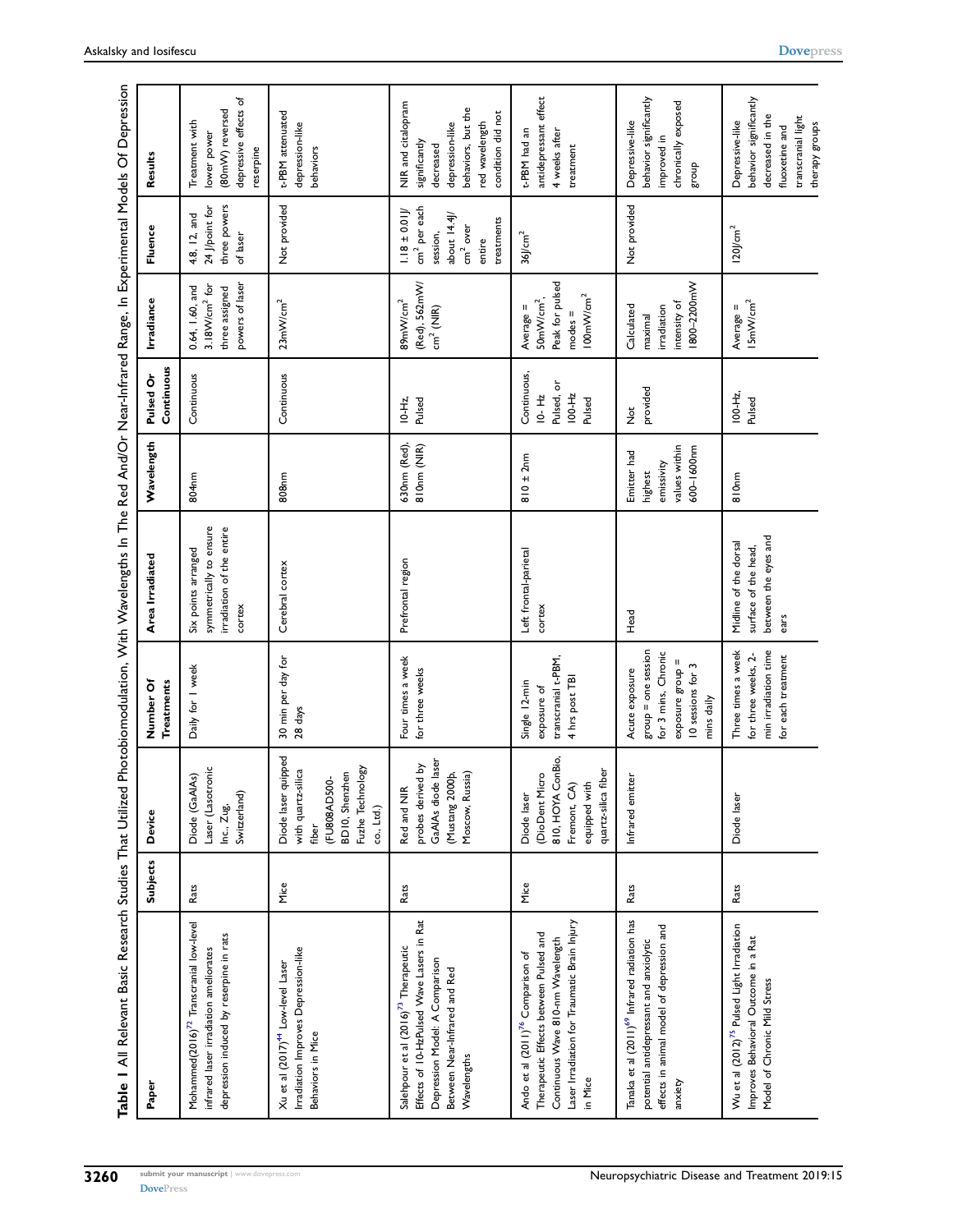| coenzyme Q10 for depression in a mouse<br>oxidative stress, neuroinflammation, and<br>Salehpour et al (2019) <sup>65</sup> Near-infrared<br>model of restraint stress: reduction in<br>photobiomodulation combined with<br>apoptosis | <b>Mice</b> | NIR GaAIAs laser<br>Photomedicine,<br>Chesham, UK)<br>Thor<br>C           | for each treatment<br>s irradiation time | consecutive days, 5- surface of the head in the<br>region between the eyes<br>Once a day for five   Midline of the dorsal<br>and ears | 810nm             | $10 - H2$ ,<br>Pulsed | $6.66$ W/cm <sup>2</sup>               | $33.3$ J/cm <sup>2</sup> | combination, reduced<br>PBM and CoQ10,<br>depressive-like<br>alone or in<br>pehaviors |
|--------------------------------------------------------------------------------------------------------------------------------------------------------------------------------------------------------------------------------------|-------------|---------------------------------------------------------------------------|------------------------------------------|---------------------------------------------------------------------------------------------------------------------------------------|-------------------|-----------------------|----------------------------------------|--------------------------|---------------------------------------------------------------------------------------|
| Citalopram in a rat model of depression<br>Salehpour et al (2017) <sup>74</sup> A comparison<br>transcranial near- infrared laser and<br>between antidepressant effects of                                                           | Rats        | NIR probe derived<br>laser (Mustang 2000<br>by GaAlAs diode<br>+, Russia) | Four times a week<br>for three weeks     | Prefrontal region                                                                                                                     | 810 <sub>nm</sub> | $10 - Hz$ ,<br>Pulsed | Output power<br>of 39.3 $\pm$<br>I.ImW | $1.2$ J/cm <sup>2</sup>  | NILT and Citalopram<br>depressive-like<br>decreased<br>behaviors                      |

Another study compared two wavelengths of laser light against citalopram in a rat depression model.<sup>73</sup> After undergoing chronic mild stress procedures over 4 weeks to induce a depressive phenotype, rats were divided into a stress group, a citalopram group, a red laser-group (630 nm), and an NIR laser group (810 nm). All t-PBM treatments were performed over the prefrontal region, using a GaAlAs diode laser (Mustang 2000þ, Moscow, Russia). The laser was set to 10-Hz pulsed wave with power densities of  $89mW/cm<sup>2</sup>$  for red beams and  $562mW/cm<sup>2</sup>$ for NIR beams. Both treatment settings had an average energy density of  $1.18 \pm 0.01$  J/cm<sup>2</sup> per each session. Following 3 weeks of treatment, rats in the NIR and citalopram treatment groups showed significantly less immobility and higher swimming times than the stress group. Interestingly, the red treatment group did not show a significant effect. On the other hand, only citalopram and red laser treatment effected anxiety-like behavior during the elevated plus maze task. Further, red laser and citalopram treatments lowered blood cortisol, while all treatment modalities lowered blood glucose levels.

In a similar study, Salehpour et al (2017) used rats who had undergone a standard chronic mild stress procedure to create an animal model of depression.<sup>74</sup> Following the 4week procedure, rats were randomly divided to receive NIR transcranial laser therapy and others were assigned to receive citalopram. Other animals acted as controls. Laser therapy sessions consisted of irradiation over the prefrontal region with a 810nm NIR probe derived by GaAlAs diode laser (Mustang 2000+, Russia; output power of 240±5mW, 10Hz pulsed wave, average energy density of 1.2J/cm<sup>2</sup> per each treatment). After a series of 12 treatments, rats underwent testing with the forced swim test to assess depressive behaviors. Both NIR therapy and citalopram significantly increased swim time and decreased immobility compared to the depressive group. Curiously, only citalopram significantly decreased blood cortisol levels.

Wu et al (2012) also tested pulsed light and an antidepressant in a rat model of depression.<sup>75</sup> After undergoing various mild stressors for 5 weeks, rats assigned to the drug group received daily injections of fluoxetine and those assigned to the t-PBM underwent treatment 3 times a week for 2 mins each session. All treatment paradigms lasted for 3 weeks, with concurrent, ongoing chronic mild stress. t-PBM was delivered to dorsal surface of the head, between the eyes and ears, using an 810nm, with pulsed parameters of 100Hz and an average power density of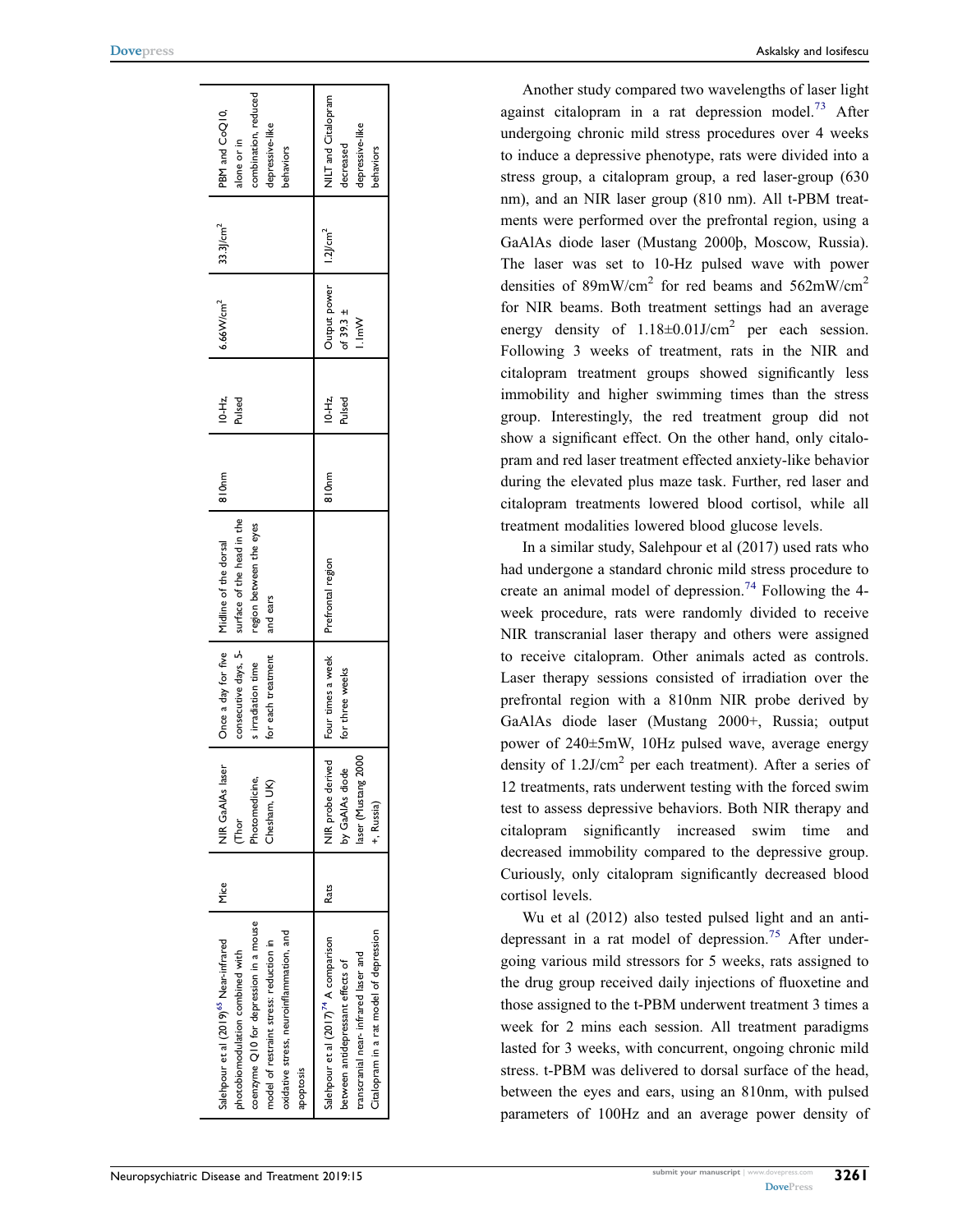15mW/cm<sup>2</sup> . At the completion of 3 weeks of treatment, both the fluoxetine and t-PBM groups had significantly higher swimming and lower immobility counts than the untreated group. Additionally, there was no significant difference between the fluoxetine group and TLT group.

More recently, Salehpour et al (2018) studied the effects of PBM and coenzyme Q10, an essential cofactor in the electron transport chain.<sup>15,65</sup> NIR t-PBM and coenzyme Q10, alone or in combination, were given for 5 days in a mouse model of depression. During t-PBM sessions, an NIR GaA1As laser (Thor Photomedicine, Chesham, UK), with a wavelength of 810nm and a 10-Hz pulsed wave frequency, was used to irradiate the dorsal surface between the eyes and ears. Sessions lasted 5s and delivered a dose of  $33.3$ J/cm<sup>2</sup>. Irradiance was  $6.66$ W/cm<sup>2</sup>. Following a course of treatment, behavioral testing was performed. During the forced swim test, both  $CoQ_{10}$  and t-PBM significantly reduced immobility time on their own. However, the combination of the two treatment modalities lowered the immobility time even further.  $CoQ_{10}$  and t-PBM, both alone and in combination, also significantly reduced immobility time, as tested by the tail suspension test.

Another study directly compared the therapeutic benefits of pulsed vs continuous irradiation, but in a mouse model of TBI.<sup>76</sup> Four-hours post TBI, three groups of mice were given a single irradiation treatment for a total of 12 mins. Mice were assigned to treatment on either continuous wave, 10-Hz, or 100-Hz wave settings. Laser treatments were conducted using a 810-nm Ga-Al-As diode laser (DioDent Micro 810, HOYA ConBio, Fremont, CA), with a total fluence of 36  $J/cm<sup>2</sup>$ . The device was positioned over the left frontoparietal cortex (the region of the induced lesion) and delivered a power density of 50mW/ cm<sup>2</sup>. Behavioral testing, using the forced swim test and tail suspension test, was performed 1 day after TBI, and again at 4 weeks. After 28 days, mice treated with 10-Hz pulsed wave laser had significantly increased mobility in the forced swim test, compared to untreated mice. In the tail suspension test, both pulsed wave laser-treated groups had significantly decreased immobility compared to untreated mice. There was also a significant difference between the 10-Hz group and the continuous wave group.

In conclusion, all the animal studies reviewed used a transcranial t-PBM approach, but their methodologies varied greatly. For example, some studies used chronic, while other used acute exposure to t-PBM. They also used different animal models of depression or TBI and different settings for the NIR radiation (power, wavelength, areas stimulated). As such, it is difficult to compare or aggregate the results. Despite the limitations, these studies provide significant support for the potential antidepressant effect of t-PBM.

### Clinical Trials Of t-PBM Treatment For Depression (See Table 2)

In an early study, 10 patients with major depression (9 with co-morbid anxiety, 7 with past history of substance abuse, 3 with co-morbid PTSD) received four 4-min NIR treatments in random order at EEG sites F3 and F4, as well as placebo treatments at the same sites, using an LED array (Marubeni America Corp, Santa Clara, CA).<sup>77</sup> The treatment parameters were as follows: peak wavelength of 810nm with a full-width half maximum of 40nm, irradiance of 250mW/ cm<sup>2</sup>, and total delivered fluence per site of 60J/cm<sup>2</sup>. Overall, the study found significantly improved HAM-D scores at 2 weeks, with attenuation of effect at 4 weeks. At the 2-week follow-up point, 10 patients were "improvers" (at least a 20% reduction in HAM-D), 4 out of 10 patients were "responders" (>50% reduction in HAM-D) and 4 out of the 10 patients achieved "remission," (HAM-D <8). By 4 weeks, only 5 out of 10 patients were "improvers," 2 were "responders," and none were in "remission". These results suggest that one set of treatments was enough to yield significant improvement in a relatively short timeframe  $(2)$ weeks), but was not enough to sustain robust effects after 1 month. Parallel results were also found for changes on the HAM-A, a measure of anxiety.

Another study had a slightly longer follow-up period. In a pilot, open-protocol study of 11 participants with chronic, mild TBIs, 5 of the 10 participants were found to have moderate or severe depression scores on the Beck Depression Inventory (4 had PCL-C scores suggestive of PTSD, 3 had scores indicative of PTSD plus Depression).<sup>78</sup> Each participant underwent 18 treatments (3 times/week) over the course of 6 weeks. During each session, an LED cluster head was applied for 10 mins to 11 scalp placements (midline from front-to-back hairline; bilaterally on frontal, parietal, and temporal areas) and one LED cluster was applied to the sole of the foot. In this paradigm, LED Console Units with three LED cluster heads each, were used (MedX Health, Model 1100, Toronto). Every LED cluster head contained 9 red diodes with wavelength of 633nm and 52 NIR diodes with wavelength of 870nm, as well as 22.2mW/cm<sup>2</sup> power density and energy density of 13J/cm2 . Of the 5 patients with BDI scores suggesting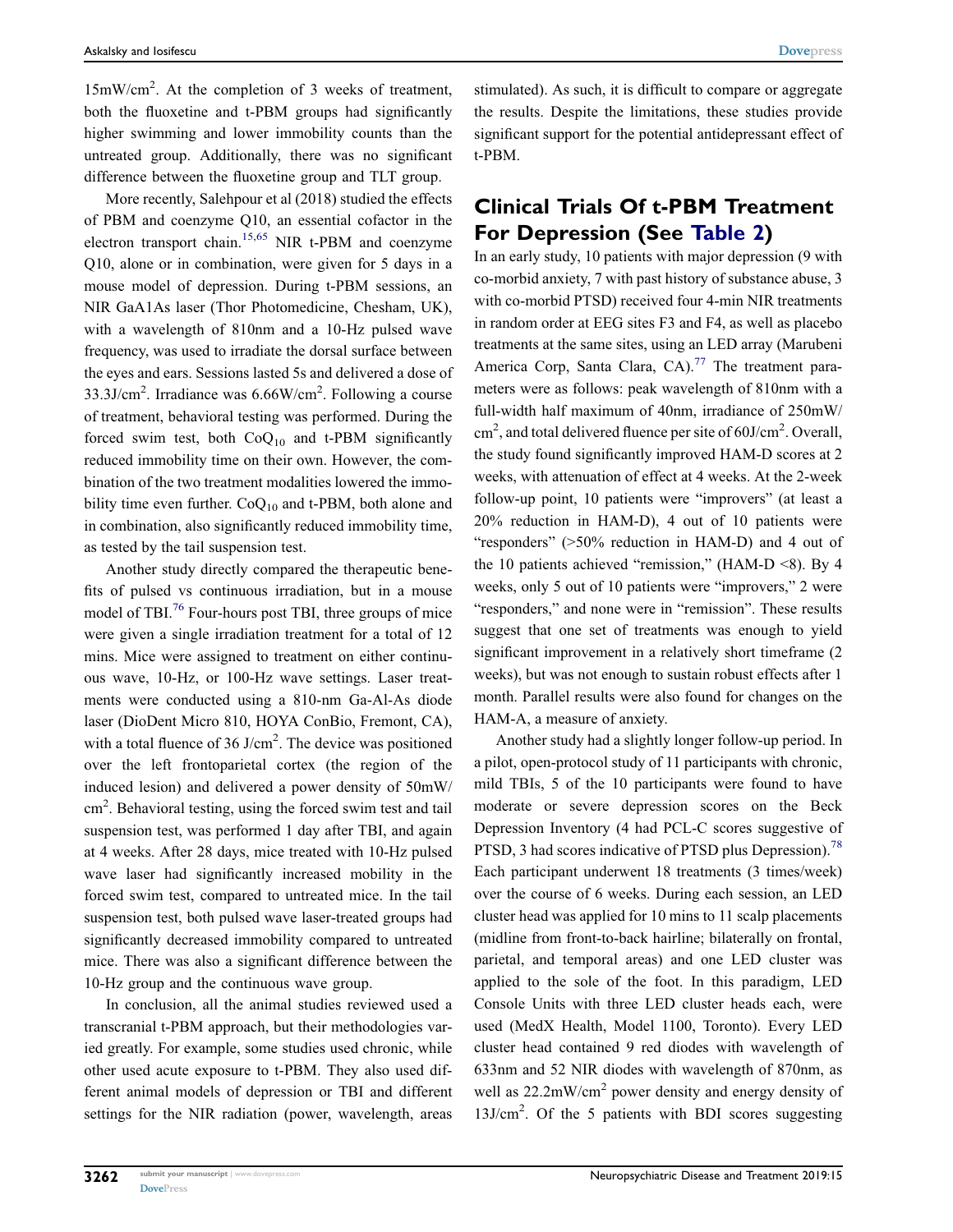| Table 2 All Available Clinical Research Studies And Case Reports That Utilized Transcranial Photobiomodulation, With Wavelengths In The Red And/Or Near-Infrared Range, For<br>Treatment Of Depression |                                                                     |                                                                                                                     |                                                                                                                                                                    |                                                                                                                                                              |                                                                                                                          |                                                                   |                                                   |                                                                      |                                                                                                                                   |                                                                                                                        |
|--------------------------------------------------------------------------------------------------------------------------------------------------------------------------------------------------------|---------------------------------------------------------------------|---------------------------------------------------------------------------------------------------------------------|--------------------------------------------------------------------------------------------------------------------------------------------------------------------|--------------------------------------------------------------------------------------------------------------------------------------------------------------|--------------------------------------------------------------------------------------------------------------------------|-------------------------------------------------------------------|---------------------------------------------------|----------------------------------------------------------------------|-----------------------------------------------------------------------------------------------------------------------------------|------------------------------------------------------------------------------------------------------------------------|
| Paper                                                                                                                                                                                                  | <b>Subjects</b>                                                     | Design                                                                                                              | Device                                                                                                                                                             | Number Of<br><b>Treatments</b>                                                                                                                               | Irradiated<br><b>Area</b>                                                                                                | Wavelength                                                        | Continuous<br>Pulsed Or                           | Irradiance                                                           | Fluence                                                                                                                           | Results                                                                                                                |
| Photobiomodulation for the<br>Depressive Disorder. The<br>Cassano et al (2018) <sup>84</sup><br>ELATED-2 Pilot Trial<br>treatment of Major<br>Transcranial                                             | completers<br>I3 MDD                                                | double-blind,<br>Randomized,<br>controlled,<br>pilot trial<br>sham                                                  | Photomedex, Inc.,<br>Omnilux New U,<br>Montgomeryville,<br>diode (LED) by<br>light emitting<br>≴                                                                   | Twice a week for 8<br>weeks; sessions<br>$25-30$ mins                                                                                                        | cortex, bilateral<br>Dorsolateral<br>prefrontal                                                                          | 823 nm                                                            | Continuous                                        | $36.2$ mW/<br>cm <sup>2</sup>                                        | Up to $65.2$ J/cm <sup>2</sup>                                                                                                    | mean change in<br>Ham-D scores<br><b>NIR</b> increased                                                                 |
| Disorder: Proof of Concept<br>Near-Infrared Transcranial<br>Cassano et al (2015) <sup>79</sup><br>Radiation for Major<br>Depressive<br>Study                                                           | completers<br>4 MDD                                                 | double-blind<br>prospective,<br>randomized<br>Pilot, open,<br>crossover<br>proof of<br>concept,<br>design<br>study, | emitting GaAIAs-<br>manufactured by<br>PhotoThera Inc.<br>Neuro Thera,<br>continuously<br>laser,                                                                   | three weeks, 4 sites,<br>Twice a week for<br>2 mins per site                                                                                                 | Prefrontal<br>cortex                                                                                                     | $808 \pm 10nm$                                                    | Continuous                                        | 700mW/<br>$\overline{5}$                                             | $84$ J/cm <sup>2</sup>                                                                                                            | MDD at weeks 6-7<br>50% Remission of<br>$(HAND_{17} 57)$                                                               |
| Complicated by Takotsubo<br>Long-Term Near-Infrared<br>Caldieraro et al (2018) <sup>86</sup><br>Photobiomodulation for<br>Anxious Depression<br>Cardiomyopathy                                         | I MDD with<br>anxious<br>distress                                   | Case report                                                                                                         | (Photomedex Inc)<br>t-PBM: Omnilux<br>Vielight<br>emitting diode<br>light-emitting<br>New U light<br>diode<br>device<br>i-PBM:                                     | per week for 25 mins<br>i-PBM: titrated up to<br>t-PBM (F3/F4): twice<br>t-PBM (Fpz): titrated<br>twice daily, 25 mins<br>up to 30 mins daily<br>per nostril | switched to Fpz<br>sites F4, F3, or<br>systemic effect<br>both on same<br>t-PBM: EEG<br>Proposed<br>day; later<br>i-PBM: | $i-PBN: 810$<br>830 <sub>nm</sub><br>t-PBM:<br>$\tilde{\epsilon}$ | Continuous<br>Hz, Pulsed<br>$i-PBN: 10$<br>t-PBM: | i-PBM: peak<br>14.2 <sub>mv</sub><br>33.2mW/<br>t-PBM:<br>ัธิ<br>ີ້ເ | t-PBM (F3/F4): 49.8J/<br>cm <sup>2</sup><br>t-PBM (Fpz): 59.8J/<br>i-PBM: average<br>$10.65$ J/cm <sup>2</sup><br>$\mathrm{cm}^2$ | site reduced MDD<br>treatments at Fpz<br>Daily t-PBM<br>symptoms                                                       |
| the Treatment of comorbid<br>Depression: an Open-label<br>(2017) <sup>81</sup> Multi-Watt near-<br>infrared Phototherapy for<br>Henderson and Morries<br>single-arm study                              | questionnaires<br>patients who<br>depression<br>completed<br>39 TBI | concept study<br>Open-label<br>single arm,<br>proof-of-                                                             | Beach, FL,<br>USA), or Aspen<br>Class IV Lasers:<br>USA), Diowave<br>Laser (Denver,<br>810 (Diowave,<br>Newark, DE,<br>(LiteCure,<br>CO, USA)<br>LT1000<br>Riviera | 8-34 treatments, 30<br>mins per session                                                                                                                      | forehead and<br>Overlying<br>bilaterally<br>temporal<br>regions                                                          | 810/980nm                                                         | Continuous,<br>sweeping                           | $8 - 15W$                                                            | $55 - 8$ l $/cm2$                                                                                                                 | baseline), 82% were<br>(decrease of QIDS<br>remitters (QIDS <<br>score $\geq$ 50% from<br>responders<br>92% were<br>ົດ |
|                                                                                                                                                                                                        |                                                                     |                                                                                                                     |                                                                                                                                                                    |                                                                                                                                                              |                                                                                                                          |                                                                   |                                                   |                                                                      |                                                                                                                                   | (Continued)                                                                                                            |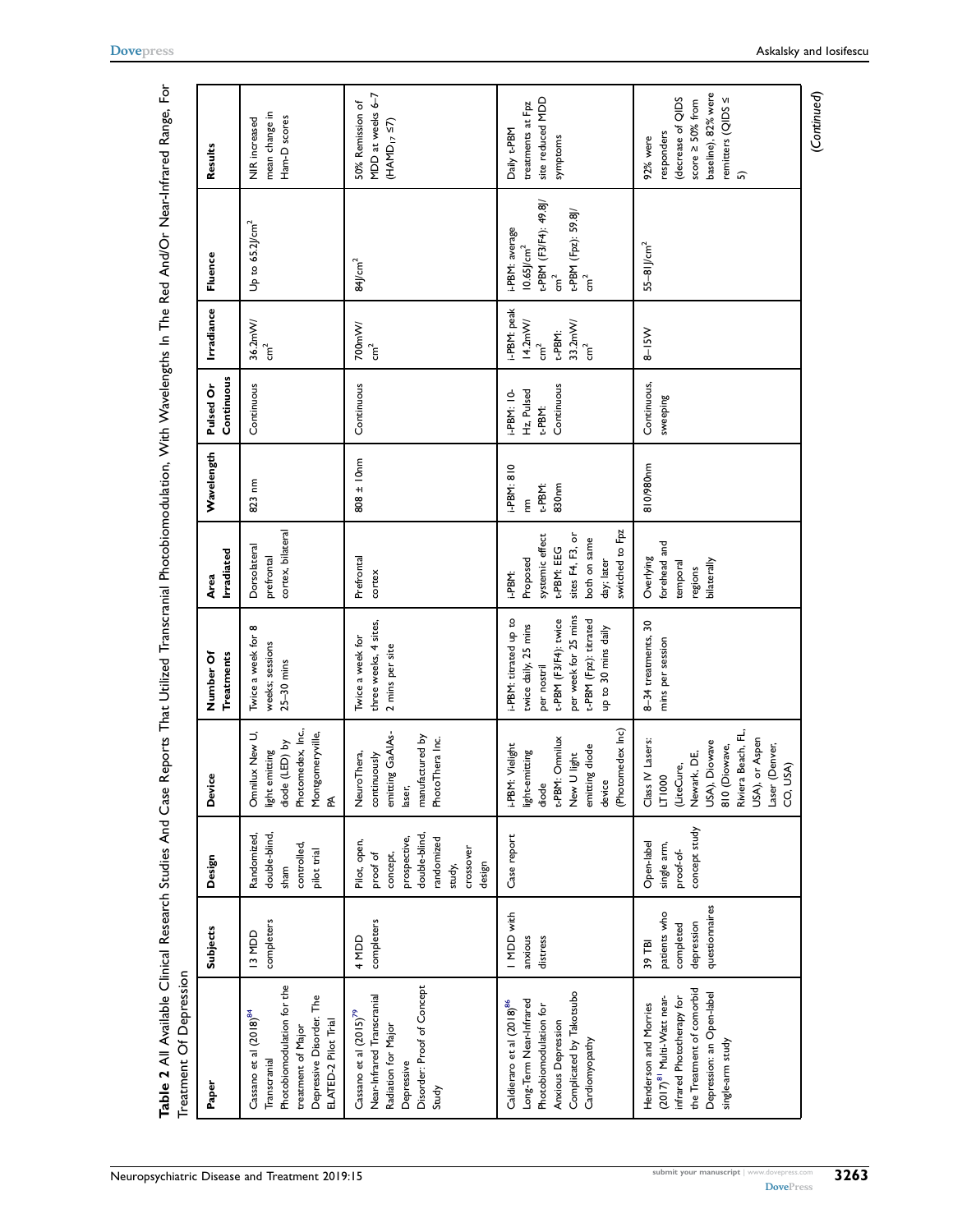| Continue <sup>-</sup> |  |
|-----------------------|--|
|                       |  |
| ة aldist              |  |
|                       |  |

| Paper                                                                                                                                                                                                                                             | Subjects                                                   | Design                                                             | Device                                                                                                                   | <b>Treatments</b><br>Number Of                         | Irradiated<br>Area                                                                                                                           | Wavelength                         | Continuous<br>Pulsed Or          | Irradiance                                        | Fluence                                           | Results                                                                                                                                                      |
|---------------------------------------------------------------------------------------------------------------------------------------------------------------------------------------------------------------------------------------------------|------------------------------------------------------------|--------------------------------------------------------------------|--------------------------------------------------------------------------------------------------------------------------|--------------------------------------------------------|----------------------------------------------------------------------------------------------------------------------------------------------|------------------------------------|----------------------------------|---------------------------------------------------|---------------------------------------------------|--------------------------------------------------------------------------------------------------------------------------------------------------------------|
| attention bias modification<br>neuroenhancement for<br>in adults with elevated<br>depression symptoms<br>Disner et al (2016) <sup>82</sup><br>Transcranial laser<br>stimulation as                                                                | 51 adults with<br>symptoms of<br>depression<br>elevated    | principle study<br>Randomized,<br>controlled<br>proof-of-<br>sham- | density laser (Cell<br>Dallas, TX, USA)<br>CG-5000 high<br>Therapeutics,<br>Gen                                          | Two sessions, 8 mins<br>per session                    | Left or right<br>forehead                                                                                                                    | 1064nm                             | Continuous                       | $250m$ W/                                         | $60$ J/cm <sup>2</sup>                            | Right t-PBM yielded<br>participants whose<br>improvement in<br>attention was<br>attention bias<br>responsive to<br>modification<br>greater                   |
| Improvement of Traumatic<br>Transcranial Near-infrared<br>(2015) <sup>85</sup> SPECT Perfusion<br>Henderson and Morries<br>Imaging Demonstrates<br>Laser Phototherapy<br>Brain Injury With                                                        | $\overline{1}$                                             | Case Report                                                        | Palm Beach,<br>(Diowave 810,<br>IV laser<br>FL, USA)<br>Class<br>West                                                    | 20 treatments over<br>the course of 4<br>months        | Unknown                                                                                                                                      | 810 <sub>nm</sub>                  | Unknown                          | Unknown                                           | 55 to $8$ l/cm <sup>2</sup>                       | cortices, as well as<br>SPECT: Significant<br>temporal cortices.<br>change in left and<br>Improved mood<br>left and right<br>(self-report),<br>right frontal |
| on transcranial near-infrared<br>brain injury with emphasis<br>Treatments for traumatic<br>Morries et al (2015) <sup>80</sup><br>laser phototherapy                                                                                               | questionnaires<br>IO TBI who<br>depression<br>completed    | Retrospective<br>Case Series                                       | USA) or Diowave<br>Riviera Beach, FL<br>Class IV lasers:<br>810 (Diowave,<br>Newark, DE,<br>(LiteCure,<br>LT1000<br>USA) | 10-20 treatments,<br>16-30 mins per<br>session         | Bilateral frontal,<br>+ left temporal<br>bilateral frontal<br>bilateral frontal<br>+ bilateral<br>temporal                                   | 810nm only<br>810/980nm,<br>one pt | scanning<br>Pulsed,<br>$10 - Hz$ | Unknown                                           | $55$ to $8$ l/cm <sup>2</sup>                     | depressed range to<br>BDI and QIDS-SR<br>scores decreased<br>from moderately<br>non-depressed<br>range                                                       |
| benefits 2 and 4 weeks after<br>forehead: a pilot study of 10<br>a single treatment with near<br>depression and anxiety<br>$(2009)^{77}$ Psychological<br>infrared light to the<br>patients with major<br>Schiffer et al                          | IO MOD                                                     | Pilot Study                                                        | Clara, CA)<br>America Corp,<br>(LED) array<br>(Marubeni<br>Santa                                                         | consisting of Four 4-<br>min treatments<br>One session | Left forehead at<br>forehead at F4<br>cortex), Right<br>dorsolateral<br>prefrontal<br>F3 (over                                               | 810 <sub>nm</sub>                  | Unknown                          | 250mW/                                            | 60J/cm <sup>2</sup> per site                      | D), and 4 out of 10<br>treatment, 4 out of<br>reduction in HAM-<br>responders (>50%<br>were in remission<br>At 2-weeks post<br>(HAM-D <8)<br>10 were         |
| Near-Infrared Light-Emitting<br>Brain Injury: Open-Protocol<br>Ξ.<br>Significant Improvements<br>Chronic, Mild Traumatic<br>Cognitive Performance<br>Post-Transcranial, Red/<br>Naeser et al (2014) <sup>78</sup><br>Diode Treatments in<br>Study | II mild TBI<br>completed<br>who<br>$\overline{\mathsf{B}}$ | Pilot, Open-<br>Study; Case<br>Protocol<br>series                  | LED cluster heads<br>Toronto), three<br>Console<br>Units (MedX<br>Model 1100,<br>per unit<br>Health,<br>$\Xi$            | weeks, 20 mins per<br>18 sessions over 6<br>session    | frontal, parietal,<br>and temporal<br>front-to-back<br>bilaterally on<br>midline from<br>hairline, and<br>placements:<br>II scalp<br>regions | 633/870nm                          | Continuous                       | 22.2mW/<br>cm <sup>2</sup> per<br>cluster<br>head | 13J/cm <sup>2</sup> per cluster<br>head placement | scores I week post<br>significance for BDI<br>Trend towards<br>treatment                                                                                     |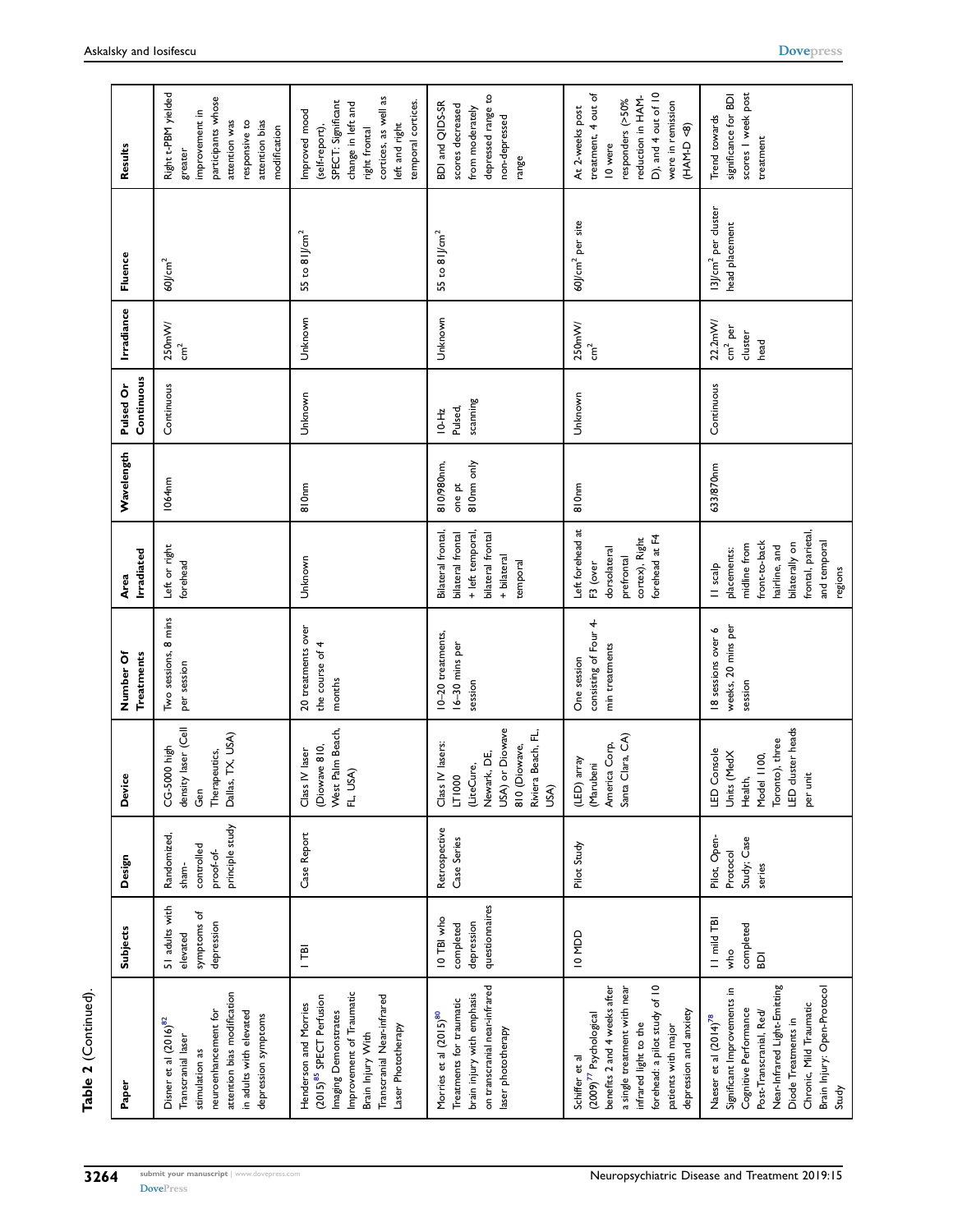moderate-to-severe depression, 4 reported a reduced level of depression at 1 week post-LED treatment. Three of them continued to report reduction in symptoms at 1-month and 2-month follow-up visits. Similar to the prior study, 1 patient who had reported reduction in depression at 1 week and 1 month reverted back to severe depression at 2 months post-LED. These results suggest that a longer treatment course may lead to more sustained results.

In an open-pilot, proof of concept study, eight participants who met the criteria for at least moderate depression were enrolled. However, there were only four completers.<sup>79</sup> Following a double-blind, sham-controlled model, subjects were randomized to 3 weeks of either NIR or sham, followed by crossover to 3 more weeks of the alternate treatment. Twice a week, subjects underwent treatment with a NeuroThera, continuously emitting GaAlAs-laser (PhotoThera Inc.) or the same device acting as a sham. Treatment involved irradiating the forehead bilaterally for 2 mins at 4 different sites. Parameters included a wavelength of  $808 \pm 10$ nm, irradiance of approximately  $700 \text{mW/cm}^2$ , and a fluence of  $84 \text{J/cm}^2$ . At the end of the study, 2 of the 4 participants achieved remission at weeks 6 and 7.

In a retrospective case series conducted by Morries et.al (2015), 10 patients with TBI (6 with co-morbid MDD) were enrolled to receive high-power NIR laser phototherapy with a Class IV laser.<sup>80</sup> While the aim of this study was to target symptoms of TBI, over 90% of the patients complained of depression. Further, all subjects completed a baseline Quick Inventory of Depressive Symptomatology Self-Report (QIDS-SR) and seven completed the Beck Depression Inventory (BDI) before and after the course of treatment. Baseline scores fell in the moderate depression range. In this study, 6 participants received a single series of 10 treatments with the LT1000 Class IV laser (LiteCure, Newark, DE, USA; adjustable 10W NIR laser emitter with wavelengths of 810 and 980nm that can deliver continuous or pulsed light), 3 patients received a single series of 20 treatments with the LT1000 laser, and 1 patient underwent a series of 20 treatments with the Diowave 810-nm Class IV laser device (Diowave, Riviera Beach, FL, USA; up to 15W, wavelength of 810nm, can deliver continuous or pulsed NIR energy). Each treatment lasted 8–12 mins, depending on the subject, and fluence delivered to the skin ranged from 55 to  $81$ J/cm<sup>2</sup>. The areas targeted for treatment included the bilateral frontal and temporal regions. Following the abovestated interventions, QIDS-SR and BDI scores significantly decreased to the non-depressed range.

A subsequent open-label, single-arm, proof-of-concept trial of 39 patients with TBI and co-morbid depression tested the effects of Multi-Watt t-PBM on depression.<sup>81</sup> Each participant received NIR light therapy, applied to the forehead and temporal regions bilaterally, for a total of 30 mins per session. Depending upon individual improvement, subjects got anywhere from 8 to 34 treatments. (12 participants underwent 12 or fewer treatments, 27 had 13 or more treatments). The time course of treatments also varied, with 15 participants undergoing all treatments under 8 weeks and 6 completing the course in 4 weeks or less. Another factor increasing the variability in the study includes use of three different Class IV lasers [LT1000 (LiteCure, Newark, DE, USA), Diowave 810 (Diowave, Riviera Beach, FL, USA), or Aspen Laser (Denver, CO, USA)]. The power ranged from 8 to 15W and fluence delivered to the skin of patients ranged from 55 to  $81$ J/cm<sup>2</sup>. To measure the effects of treatment on depressive symptoms, the Quick Inventory of Depression Symptomatology-Self Report (QIDS) was administered in all patients before and after. Overall, 92% of the patients responded to the treatment and 82% remitted from depression. Notably, patients who received  $\geq$ 13 treatments had more significant results. Interestingly, some patients continued to show a response at 2, 6, 12, and 55 months follow-up points, indicating that the benefits were not transient.

The largest study to date had 45 total completers and data on 46 participants, all of whom came from a population of undergraduate students. $82$  The goal of this randomized, sham-controlled proof-of-principle study was to test the potential for transcranial laser stimulation to augment another type of intervention, attention bias modification (ABM). ABM is used to train individuals with a tendency towards negatively biased attention to shift their attention to more neutral or adaptive stimuli. The idea is that shifting attention away from negative attention bias may improve depressive symptoms.<sup>83</sup> Therefore, in the above-mentioned study, participants with elevated depressive symptoms [based on Center for Epidemiologic Studies – Depression Scale (CES-D) scores] were randomized to undergo ABM training and augmentative t-PBM at the right forehead, left forehead, or sham. A repeat session of ABM and t-PBM was held 48 hrs later and CES-D scales were repeated at 1- and 2-week follow-ups. Each t-PBM treatment consisted of 8 consecutive minutelong applications, with 4 mins devoted to the medial region and 4 mins devoted to the lateral region of the forehead (left or right, depending on randomization). A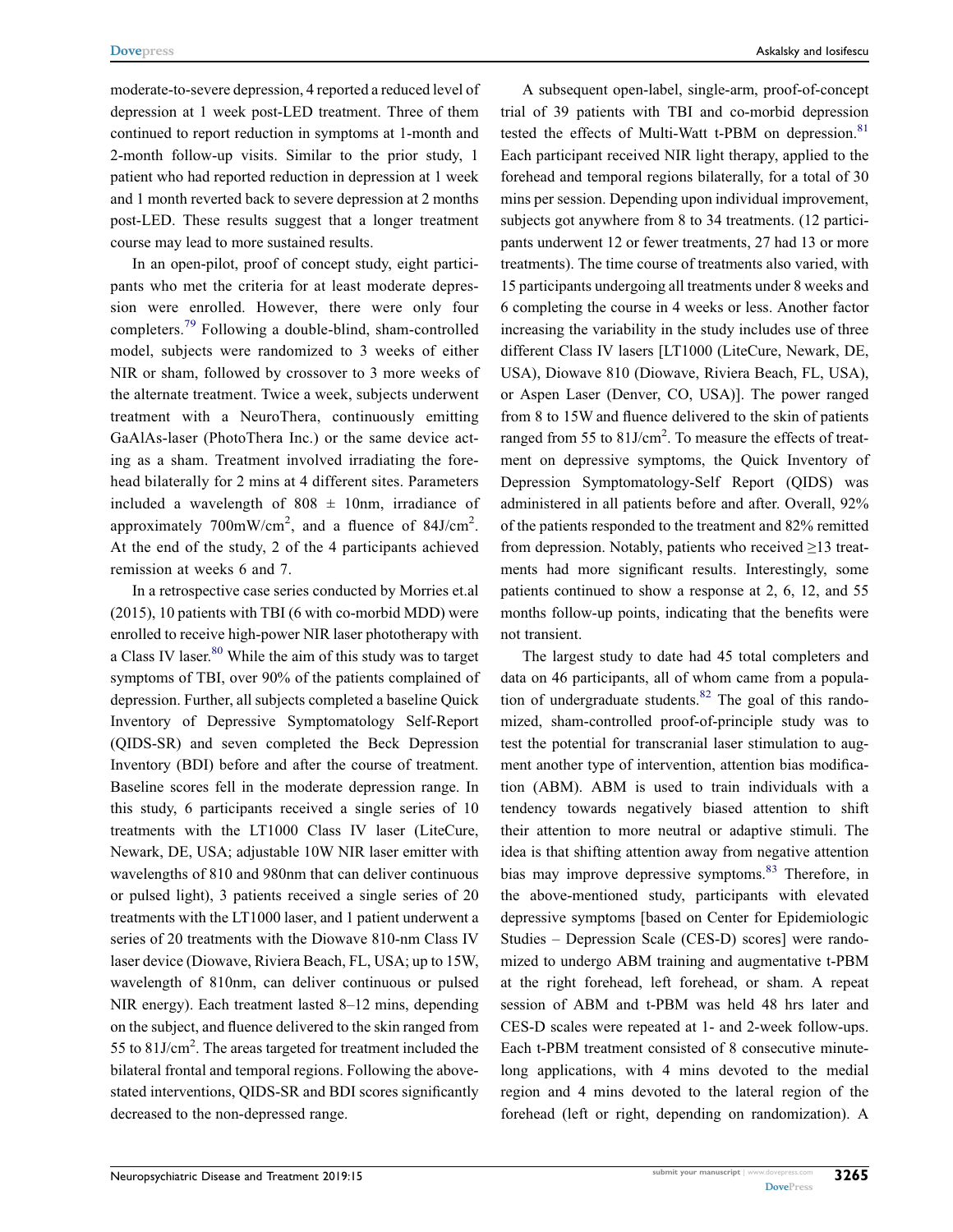CG-5000 high-density laser was used (Cell Gen Therapeutics, Dallas, TX, USA), with the following parameters: wavelength of 1064nm, irradiance of  $250 \text{mW/cm}^2$ , and fluence of  $60$ Joules/ $\text{cm}^2$ . The authors found that CES-D scores decreased significantly each week. Further, for participants who were responsive to ABM, t-PBM applied to the right forehead only yielded greater reduction in depressive symptoms.

The ELATED-2 Pilot aimed to test the therapeutic benefit of t-PBM in patients with unipolar MDD. $84$  Twenty-one patients with at least moderate depression were randomized and 13 subjects completed 8 weeks of twice weekly t-PBM NIR treatment (or sham) with the Omnilux New U lightemitting diode (Photomedex, Inc., Montgomeryville, PA). During each session, light at a wavelength of 823nm was used to irradiate the dorsolateral prefrontal cortex at the F3 and F4 EEG placement sites, bilaterally. While sessions started off at 20 mins, the study clinician had the option to adjust the duration of light exposure after completion of weeks 3 and 5 to 25 and 30 mins. These adjustments increased the fluence from  $40$ J/cm<sup>2</sup> to  $50$ J/cm<sup>2</sup> and  $60$ J/ cm<sup>2</sup>, respectively. Compared to the sham group, those who underwent treatment with t-PBM had a significantly greater mean change in  $HAM-D_{17}$  score. Response and remission occurred in 50% of the subjects in the NIR arm. Comparatively, 27% of the sham group achieved response and 18% achieved remission.

In addition to the above-mentioned studies, there have been two case reports detailing the effects of longer-term repeated administrations of t-PBM on depressive symptoms. In the first, one male patient received 20 NIR treatments over the course of 4 months, using a class IV laser (Diowave 810, West Palm Beach, FL, USA; power density range 55 to 81 J/ cm<sup>2</sup>).<sup>85</sup> At baseline, this patient had a low mood and irritability, in addition to several other neurological and cognitive findings. Following treatment, depression, mood dysregulation, anxiety, and irritability improved. As part of his initial work up, the patient received a SPECT scan, which was repeated 2 months after completion of NIR treatments. In the post-treatment scan, areas of statistically significant change included the bilateral frontal cortices and the bilateral temporal cortices. In the second case report, a 76-year-old Caucasian female, who carried diagnoses of MDD with "anxious distress", hypertrophic obstructive cardiomyopathy, and Takotsubo cardiomyopathy, underwent NIR t-PBM for a total of 31 months.<sup>86</sup> Over the course of therapy, the patient performed weekly self-report assessments using the Quick Inventory of Depressive Symptomatology Self-Report

version (QIDS-SR16) and the Anxiety Symptoms Questionnaire (ASQ). Interestingly, she received both intranasal PBM (i-PBM) and transcranial (t-PBM), alone and in combination at different points. Initially, she only underwent treatments with i-PBM (Vielight light-emitting diode, wavelength 810nm, peak irradiance, 14.2mW/cm<sup>2</sup>, average fluence 10.65J/cm<sup>2</sup>, 25 mins per nostril). The frequency of treatments was progressively increased from twice a week to twice daily. 22 months after starting i-PBM, t-PBM was added [Omnilux New U device (LED), at EEG sites F3, F4, or both, twice per week for 25 mins]. t-PBM parameters were wavelength of 830nm, irradiance of  $33.2 \text{mW/cm}^2$ , and fluence of 49.8J/cm<sup>2</sup>. Five months later, the t-PBM treatment site was switched to Fpz and the length of sessions was increased to 30 mins. With these adjustments, fluence increased to  $59.8$ J/cm<sup>2</sup>. The patient's depressive symptoms only improved under the i-PBM plus t-PBM at site Fpz condition. Anxiety symptoms, on the other hand, steadily improved with the initiation of i-PBM, as well as the combination of i-PBM and t-PBM.

### Comparison Of Animal And Clinical Studies

Several differences can be noted between the animal and clinical studies presented here. For one, almost all animal studies reviewed used laser devices. One used an infrared emitter and none of the eight studies used an LED device. Since rodent skulls are thinner than human skulls, NIR light can more easily penetrate the animal cortex and even subcortical structures.<sup>9</sup> Therefore, the rodent and human studies may not be targeting the exact same cortical brain structures. Further, as is usually the case in initial pilot studies, the clinical trials were less well-controlled than the animal studies. In those reviewed earlier, several patient populations had co-morbid neuropsychiatric conditions, making it more difficult to measure antidepressant effects precisely. There was also some variability of the treatment paradigms (number of sessions, physical characteristics of the t-PBM devices) within the clinical trials themselves, complicating further a comparison.  $81,84$  Lastly, the clinical studies used different measurements of depression (HAM-D, BDI, QIDS-SR, CES-D), making it challenging to compare patient populations as a whole.

### Systemic PBM Clinical Trials

Although this is outside of the scope of this review, there is some evidence that PBM applied peripherally, not just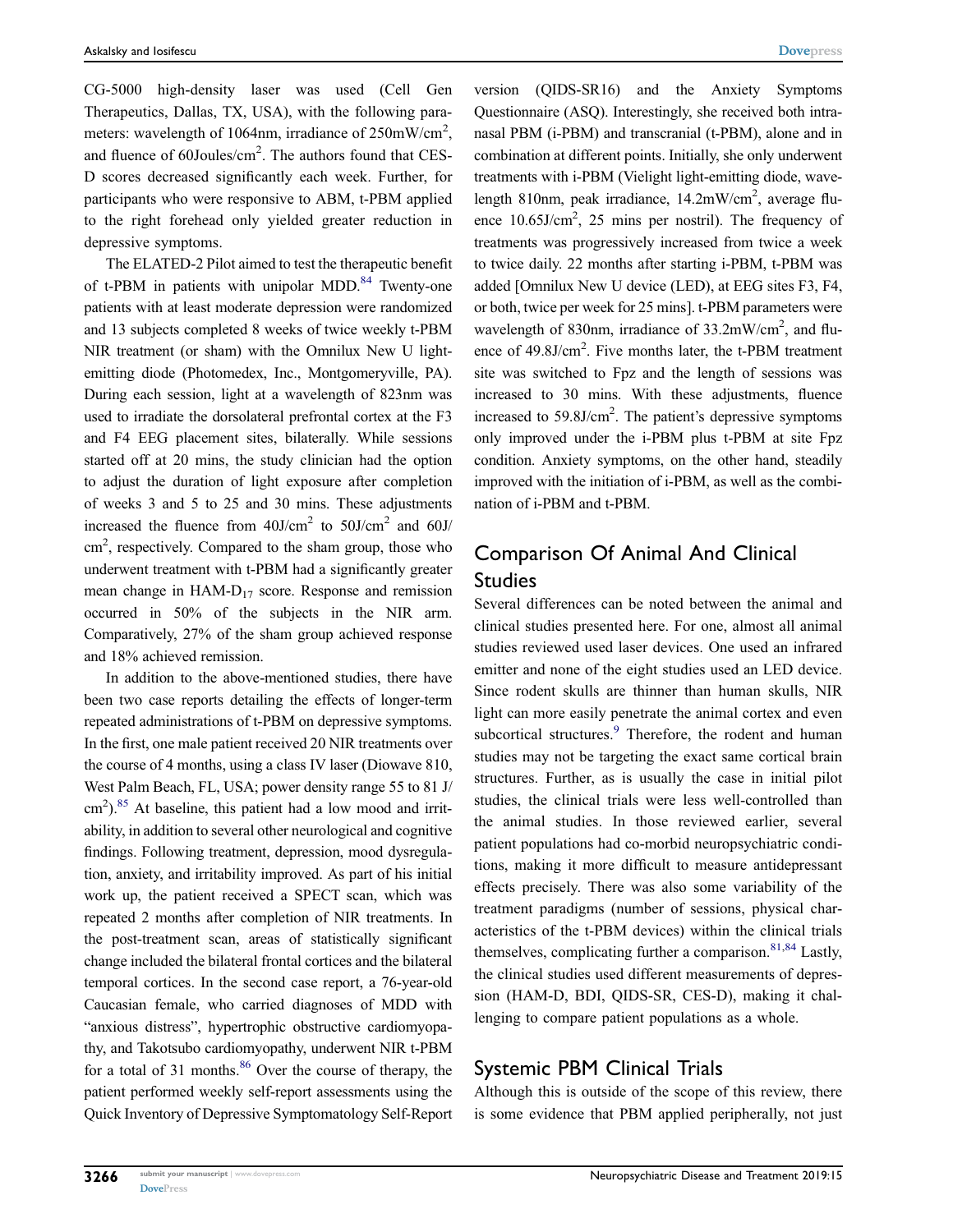transcranially, may have an effect in attenuating depressive symptoms. The studies reported are small and include a variety of treatment strategies. $87-90$  Most importantly, there is no clear mechanism proposed explaining the effect of peripheral PBM on the brain.

### Safety And Tolerability

In the studies reviewed earlier, t-PBM was found to be relatively safe and well-tolerated. Of note, not all trials reported on adverse effects and safety data were frequently only assessed in the short term. Nonetheless, very few adverse effects were reported. Headaches were reported in three separate studies.  $81,84,86$  Other potential side effects related to the active treatment mode were fatigue, localized skin warming, irritability, insomnia, illusions (i.e., "seeing vivid colors" or "tasting from an ashtray"), and abdominal bloating.81,84 Even larger studies of t-PBM in post-stroke patients, including a pooled sample of 1410 subjects, showed no significant difference in serious adverse effects or mortality between treatment and control groups.91–<sup>94</sup>

### Discussion Of Optimal t-PBM Parameters

In this paper, we have reviewed the relevant basic and clinical studies on t-PBM for depression. Overall, the data are intriguing and open the door to a new treatment modality that may benefit a large cohort of patients. Though this field is promising, the clinical applications of this modality are still in the early stages and many questions remain.

For one, is an LED device sufficient for the delivery of therapeutic PBM? Lasers are currently the gold standard, but as Heiskanen and Hamblin (2018) have pointed out, LEDs cover more area at once, are less expensive, and are more readily used at home.<sup>95</sup> In the first section of this paper, we discussed the relative lack of penetrance of light energy when delivered via LED, compared to lasers.<sup>12</sup> One of the main reasons for this is likely coherence. Lasers have greater coherence of light compared to LED, by definition. Some have argued for the importance of coherent light, particularly when it comes to penetrating bulk tissue and providing therapeutic benefit.<sup>96</sup> Others have shown that coherence of laser light is partially lost when fluid flows through tissue. $97$ 

There have been some clinical studies comparing lasers and LED light sources directly, but they involve NIR administration to other tissues and do not address the LED brain penetration concerns. In one small randomized,

placebo-controlled, double-blind cross-over study, eight volleyball players had their rectus femoris muscle pretreated with either an active LED cluster-probe (660/850 nm, 10/30 mW), a single-diode laser (810-nm 200-mW), or a placebo cluster-probe.<sup>98</sup> After a standardized exercise test, it was found that the active LED group had significantly decreased creatinine kinase levels compared to the two other groups. Notably, the spot size and total energy delivered per muscle differed between the two active groups. Therefore, little can be concluded from this study about the effectiveness of laser vs LED t-PBM. On the other hand, in a near-infrared photoimmunotherapy study comparing LED and lasers in cell cultures and grafted tumors, lasers yielded better therapeutic results, in both in vitro and in vivo models.<sup>99</sup> Though these studies are helpful, they do not involve transcranial application of PBM or the population of interest. In the clinical studies and case reports reviewed earlier, 4 out of 10 used LEDs. While it is tempting to generalize the clinical results of LEDs and lasers based on the current literature, there are too many differences between the patient populations, treatment paradigms, device settings, and brain regions targeted across these studies to come to definitive conclusions at this time. Since lasers remain the gold standard, we believe that future studies are needed to first prove conclusively the effectiveness of laser devices and then to secondly compare directly lasers and LED devices in the same patient population. If LED devices do prove to be effective, we must also consider a different mechanism of action, since, as discussed, LEDs might not provide sufficient irradiance in transcranial administration for the postulated mitochondrial enhancement in brain cells.

Another key parameter of t-PBM is whether the laser light is administered as continuous (CW) or pulsed wave (PW). While the animal and clinical literature presented here differ in this respect, most of the current data involved CW administration. Only one basic research study<sup>76</sup> and one case report<sup>86</sup> utilized both modalities. This begs the question: does it matter which mode is used and is one better than the other? While a complete analysis of this issue is beyond the scope of this review, there are a few key points to consider. In their 2010 review, Hashmi et al argue that pulsed lasers cause less heating, which is beneficial when higher power is needed to reach deeper layers of tissue.<sup>100</sup> Because there is a potential ability to use higher power and cause less collateral damage, pulsing could potentially be safer and more effective, but this is a theoretical insight that would need to be proven in head-to-head studies. The few studies comparing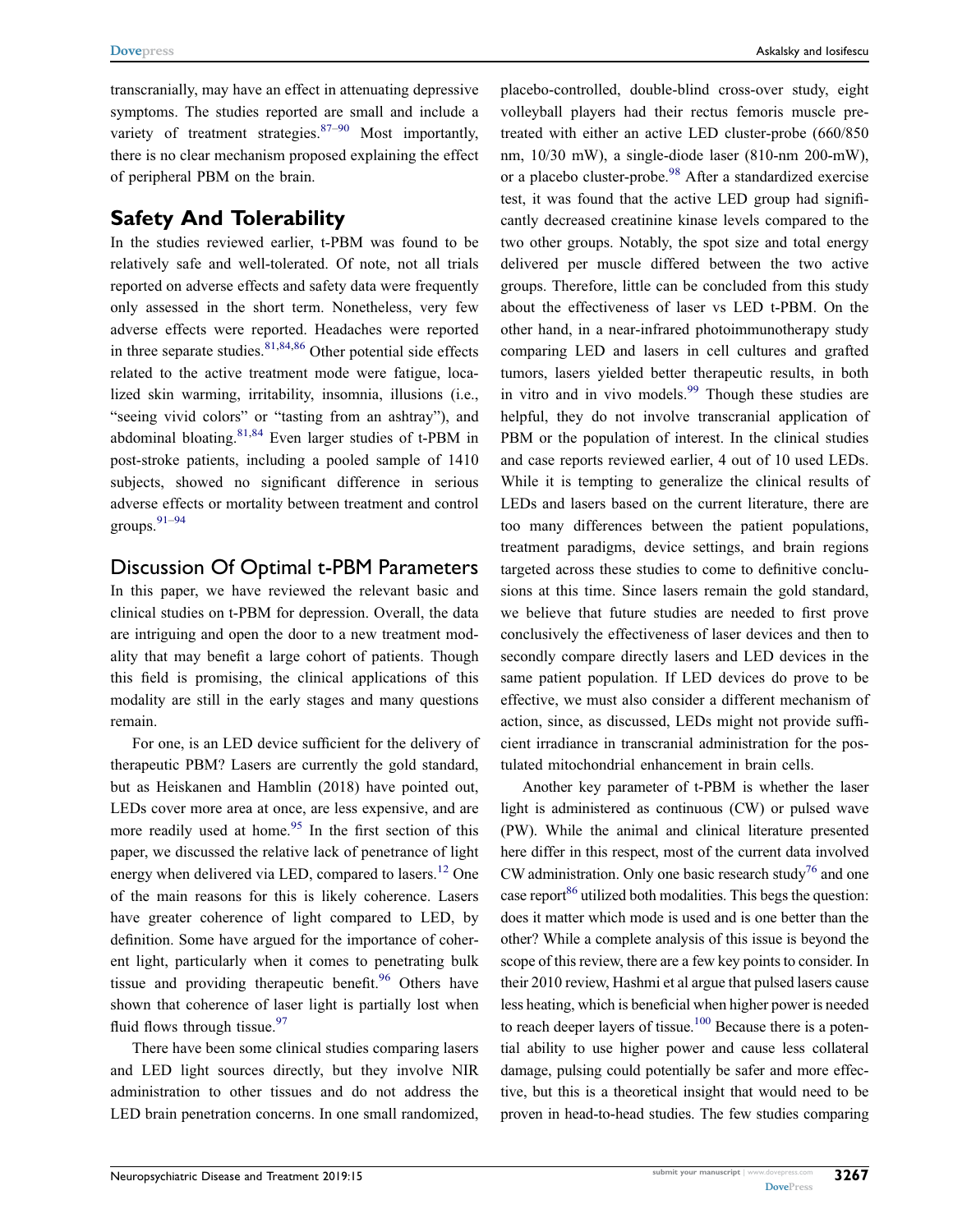the two modalities directly seem to suggest an advantage for PW. A study on laser t-PBM in a stroke model of rabbits showed improvement at 6 hrs post-embolization with PW, but not  $CW<sup>101</sup>$  On the other hand, when treatment was applied at 12 hrs post-embolization, no statistically significant improvement was seen with either setting. In an earlier study using the same rabbits model for stroke, PW leads to a greater increase in ATP production post-embolization than  $CW<sup>102</sup>$  Further, in a study comparing both power densities and frequencies (continuous and pulsed) in a rat model, PW produced much less heating and led to no tissue damage at the highest power tested  $(750 \text{mW/cm}^2)$ .<sup>103</sup> In contrast, both neurological deficits and histopathological damage were seen when CW was used at the same power. The authors attributed the damage to production of heat. Interestingly, some have shown better outcomes when the two are combined.<sup>104</sup> Overall, PW t-PBM may be safer and more effective, but the most appropriate frequency of pulsing remains up for debate,<sup>100</sup> which will require more exploratory studies with PW t-PBM.

As can be seen in the study summaries presented in Tables 1 and 2, both preclinical and clinical studies have used a wide spectrum of t-PBM parameters. While most of them appear to be safe, the studies are difficult to compare in terms of efficacy, and we can only speculate what the optimal treatment parameters for depression might be. To review, the penetration of t-PBM is greatly limited by hair, scalp, skull, and other overlying soft tissue. Skin color likely effects the level of attenuation as well, $105$  though only one of the trials accounted for skin tone.<sup>82</sup> Despite these limitations, treatment may be optimized by using a laser device, NIR light in the 808–835nm range, higher power, and possibly pulsed wave (which may reduce brain heating for a given maximal irradiance). Of course, this must be balanced with the safety and tolerability of the treatment. In their study of 39 patients, Henderson and Morries (2017) utilized a power range of 8–15W and reported few adverse events, demonstrating that higher powers can be used safely. $81$  On the other hand, their earlier study demonstrated a more substantial temperature change in the brain with higher power  $(15W)^{12}$ . The most effective power for treatment of depression is currently unknown, given the small breadth of clinical trials. Additionally, in terms of targetable regions, we may be limited to the prefrontal cortex, as patients are unlikely to comply with shaving their hair for the duration of treatment (which would be required for targeting temporal or parietal brain areas).

#### Conclusion

In conclusion, the studies reviewed here provide strong evidence for the mechanism of t-PBM (increasing mitochondrial energy production and increasing regional blood flow). The downstream effects of increased ATP production include not only increased cellular energy but also potentially increases in intercellular signaling.<sup>106</sup>

The animal and human studies reviewed are supportive of a likely t-PBM effect on depression. These studies have significant limitations. Both animal and human studies have used a variety of t-PBM parameters and settings. For example, studies used different radiation power, different wavelengths, continuous vs pulsed light, acute vs chronic treatment, and irradiation of the entire cortex vs prefrontal area. It is possible that a specific intensity of t-PBM radiation may be required for clinical efficacy; this may explain inconsistencies in the literature. Only one study controlled for skin color, although differences in skin color can theoretically impact level of light absorption and the eventual dose delivered to the brain.<sup>82</sup> However, despite these limitations, the data support a likely effect of t-PBM in MDD and highlights the need for large confirmatory studies for t-PBM as a novel, likely safe and easy-to-administer antidepressant treatment. A study comparing the different t-PBM modalities to clarify the optimal antidepressant parameters is the critical next step in the development of this technology.

#### **Disclosure**

Over the last five years, DVI has received consulting fees from Axsome, Alkermes, Centers of Psychiatric Excellence, MyndAnalytics (CNS Response), Jazz, Lundbeck, Precision Neuroscience, Otsuka, and Sundovion; and has received research support (through his academic institutions) from Alkermes, Astra Zeneca, Brainsway, LiteCure, Neosync, Roche, and Shire. The authors report no other conflicts of interest in this work.

#### References

<sup>1.</sup> Kessler RC, Berglund P, Demler O, et al. The epidemiology of major depressive disorder: results from the National Comorbidity Survey Replication (NCS-R). JAMA. 2003;289(23):3095–3105. doi:10.1001/ jama.289.23.3095

<sup>2.</sup> Ferrari AJ, Charlson FJ, Norman RE, et al. Burden of depressive disorders by country, sex, age, and year: findings from the global burden of disease study 2010. PLoS Med. 2013;10(11):e1001547. doi:10.1371/journal.pmed.1001547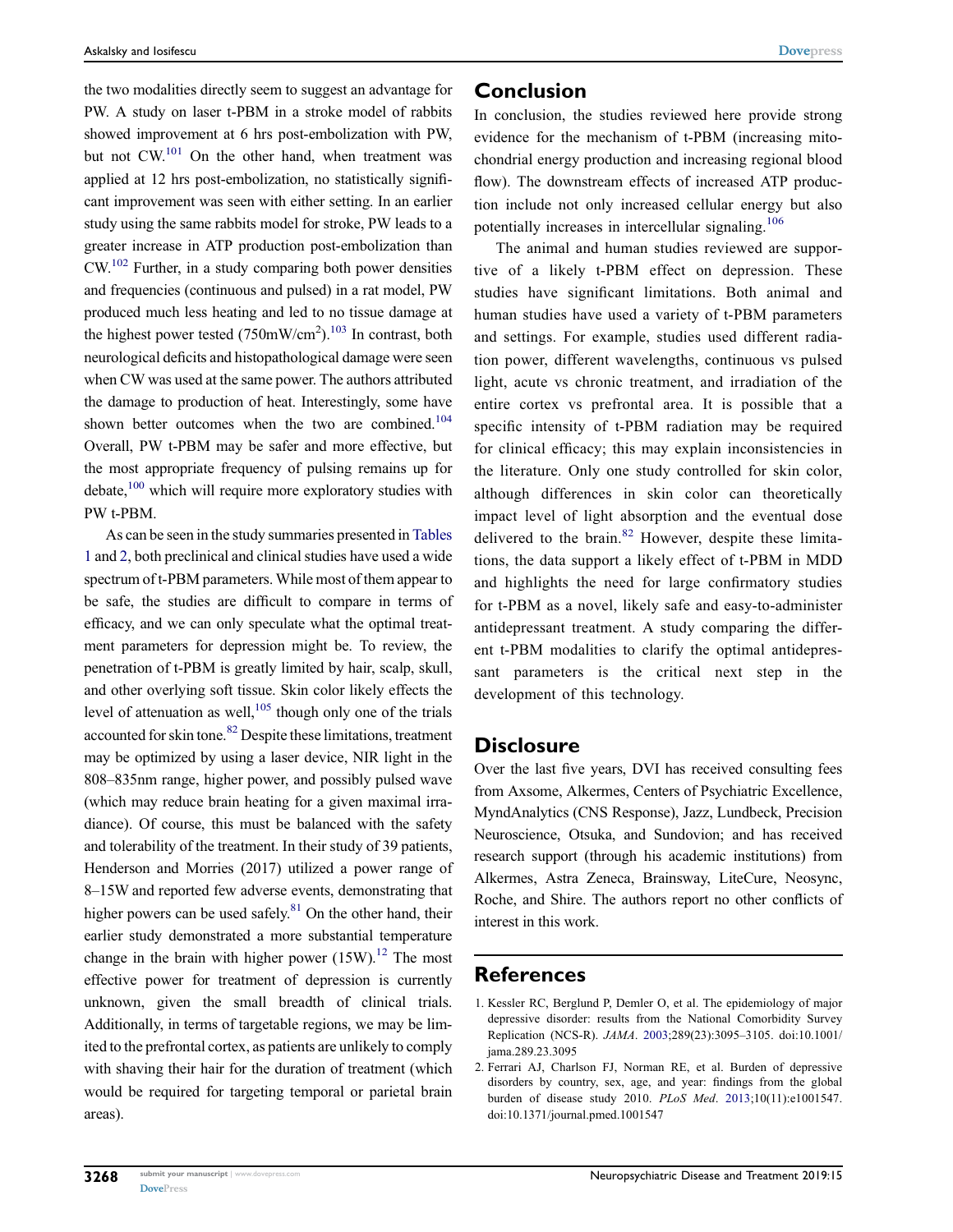- 3. Rush AJ, Warden D, Wisniewski SR, et al. STAR\*D: revising conventional wisdom. CNS Drugs. 2009;23(8):627–647. doi:10.2165/00023210-200923080-00001
- 4. Rosa MA, Lisanby SH. Somatic treatments for mood disorders. Neuropsychopharmacology. 2012;37(1):102–116. doi:10.1038/ npp.2011.225
- 5. Hamblin MR. Shining light on the head: photobiomodulation for brain disorders. BBA Clin. 2016;6:113–124. doi:10.1016/j.bbacli. 2016.09.002
- 6. Young AE, Germon TJ, Barnett NJ, Manara AR, Nelson RJ. Behaviour of near-infrared light in the adult human head: implications for clinical near-infrared spectroscopy. Br J Anaesth. 2000;84(1):38–42. doi:10.1093/oxfordjournals.bja.a013379
- 7. Henderson TA, Morries LD. Near-infrared photonic energy penetration—principles and practice. In: Hamblin MR, Ying-Ying H, editors. Photobiomodulation in the Brain. London: Elseveir; 2019:67–88.
- 8. Jagdeo JR, Adams LE, Brody NI, Siegel DM. Transcranial red and near infrared light transmission in a cadaveric model. PLoS One. 2012;7(10):e47460. doi:10.1371/journal.pone.0047460
- 9. Lapchak PA, Boitano PD, Butte PV, et al. Transcranial Near-Infrared Laser Transmission (NILT) Profiles (800 nm): systematic Comparison in Four Common Research Species. PLoS One. 2015;10(6):e0127580. doi:10.1371/journal.pone.0127580
- 10. Tedford CE, DeLapp S, Jacques S, Anders J. Quantitative analysis of transcranial and intraparenchymal light penetration in human cadaver brain tissue. Lasers Surg Med. 2015;47(4):312– 322. doi:10.1002/lsm.v47.4
- 11. Stolik S, Delgado JA, Pèrez A, Anasagasti L. Measurement of the penetration depths of red and near infrared light in human "ex vivo" tissues. J Photochem Photobiol B. 2000;57(2–3):90–93. doi:10.1016/S1011-1344(00)00082-8
- 12. Henderson TA, Morries LD. Near-infrared photonic energy penetration: can infrared phototherapy effectively reach the human brain? Neuropsychiatr Dis Treat. 2015;11:2191–2208. doi:10.2147/NDT
- 13. Yue L, Humayun MS. Monte Carlo analysis of the enhanced transcranial penetration using distributed near-infrared emitter array. J Biomed Opt. 2015;20(8):088001. doi:10.1117/1.JBO.20.8.088001
- 14. Pitzschke A, Lovisa B, Seydoux O, et al. Red and NIR light dosimetry in the human deep brain. Phys Med Biol. 2015;60 (7):2921–2937. doi:10.1088/0031-9155/60/7/2921
- 15. van der Bliek AM, Sedensky MM, Morgan PG. Cell Biology of the Mitochondrion. Genetics. 2017;207:843–871. doi:10.1534/ genetics.117.300262
- 16. Rezin GT, Cardoso MR, Gonçalves CL, et al. Inhibition of mitochondrial respiratory chain in brain of rats subjected to an experimental model of depression. Neurochem Int. 2008;53(6–8):395– 400. doi:10.1016/j.neuint.2008.09.012
- 17. Shumake J, Gonzalez-Lima F. Brain Systems Underlying Susceptibility to Helplessness and Depression. Behav Cogn Neurosci Rev. 2003;2(3):198–221. doi:10.1177/1534582303259057
- 18. Harper DG, Jensen JE, Renshaw PR. <sup>31</sup>P MRS in psychiatric disorders. In: Bottomley PA, Griffiths JR, editors. Handbook of Magnetic Resonance Spectroscopy in Vivo. West Sussex, UK: Wiley; 2016:927–946.
- 19. Bessman SP. The creatine phosphate energy shuttle–the molecular asymmetry of a "pool". Anal Biochem. 1987;161(2):519–523. doi:10.1016/0003-2697(87)90483-0
- 20. Harper DG, Joe EB, Jensen JE, Ravichandran C, Forester BP. Brain levels of high-energy phosphate metabolites and executive function in geriatric depression. Int J Geriatr Psychiatry. 2016;31 (11):1241–1249. doi:10.1002/gps.v31.11
- 21. Renshaw PF, Parow AM, Hirashima F, et al. Multinuclear magnetic resonance spectroscopy studies of brain purines in major depression. Am J Psychiatry. 2001;158(12):2048–2055. doi:10.11 76/appi.ajp.158.12.2048
- 22. Iosifescu DV, Bolo NR, Nierenberg AA, Jensen JE, Fava M, Renshaw PF. Brain bioenergetics and response to triiodothyronine augmentation in major depressive disorder. Biol Psychiatry. 2008;63(12):1127–1134. doi:10.1016/j.biopsych.20 07.11.020
- 23. Drevets WC, Bogers W, Raichle ME. Functional anatomical correlates of antidepressant drug treatment assessed using PET measures of regional glucose metabolism. Eur Neuropsychopharmacol. 2002;12(6):527–544. doi:10.1016/S0924-977X(02)00102-5
- 24. Mayberg HS, Brannan SK, Tekell JL. Regional metabolic effects of fluoxetine in major depression: serial changes and relationship to clinical response. Biol Psychiatry. 2000;48(8):830. doi:10.1016/ S0006-3223(00)01036-2
- 25. Karabatsiakis A, Böck C, Salinas-Manrique J, et al. Mitochondrial respiration in peripheral blood mononuclear cells correlates with depressive subsymptoms and severity of major depression. Transl Psychiatry. 2014;4(6):e397. doi:10.1038/tp. 2014.44
- 26. Hroudová J, Fišar Z, Kitzlerová E, Zvěřová M, Raboch J. Mitochondrial respiration in blood platelets of depressive patients. Mitochondrion. 2013;13(6):795–800. doi:10.1016/j.mito. 2013.05.005
- 27. Gardner A, Johansson A, Wibom R, et al. Alterations of mitochondrial function and correlations with personality traits in selected major depressive disorder patients. J Affect Disord. 2003;76(1–3):55–68. doi:10.1016/S0165-0327(02)00067-8
- 28. Villa RF, Ferrari F, Gorini A, Brunello N, Tascedda F. Effect of desipramine and fluoxetine on energy metabolism of cerebral mitochondria. Neuroscience. 2016;330:326–334. doi:10.1016/j. neuroscience.2016.05.051
- 29. Karu T, Afanas`eva NI. Cytochrome c oxidase acts as a primary photoacceptor in cell cultures subjected to visible and near IR laser irradiation. Dokl Biol Sci. 1995.
- 30. Pastore D, Greco M, Passarella S. Specific helium-neon laser sensitivity of the purified cytochrome c oxidase. Int J Radiat Biol. 2000;76(6):863–870. doi:10.1080/09553000050029020
- 31. Salehpour F, Ahmadian N, Rasta SH, Farhoudi M, Karimi P, Sadigh-Eteghad S. Transcranial low-level laser therapy improves brain mitochondrial function and cognitive impairment in D-galactose-induced aging mice. Neurobiol Aging. 2017;58:140–150. doi:10.1016/j.neurobiolaging.2017.06.025
- 32. Wang X, Tian F, Reddy DD, et al. Up-regulation of cerebral cytochrome-c-oxidase and hemodynamics by transcranial infrared laser stimulation: A broadband near-infrared spectroscopy study. J Cereb Blood Flow Metab. 2017;37(12):3789–3802. doi:10.1177/027167 8X17691783
- 33. Gkotsi D, Begum R, Salt T, et al. Recharging mitochondrial batteries in old eyes. Near infra-red increases ATP. Exp Eye Res. 2014;122:50–53. doi:10.1016/j.exer.2014.02.023
- 34. Silveira PC, Streck EL, Pinho RA. Evaluation of mitochondrial respiratory chain activity in wound healing by low-level laser therapy. J Photochem Photobiol B. 2007;86(3):279–282. doi:10.1016/j. jphotobiol.2006.10.002
- 35. Silveira PC, Silva LA, Fraga DB, Freitas TP, Streck EL, Pinho R. Evaluation of mitochondrial respiratory chain activity in muscle healing by low-level laser therapy. J Photochem Photobiol B. 2009;95(2):89–92. doi:10.1016/j.jphotobiol.2009.01.004
- 36. Masha RT, Houreld NN, Abrahamse H. Low-Intensity Laser Irradiation at 660 nm Stimulates Transcription of Genes Involved in the Electron Transport Chain. Photomed Laser Surg. 2013;31(2):47–53. doi:10.1089/pho.2012.3369
- 37. Amaroli A, Ravera S, Parker S, Panfoli I, Benedicenti A, Benedicenti S. An 808-nm Diode Laser with a Flat-Top Handpiece Positively Photobiomodulates Mitochondria Activities. Photomed Laser Surg. 2016;34(11):564–571. doi:10.1089/pho.2015.4035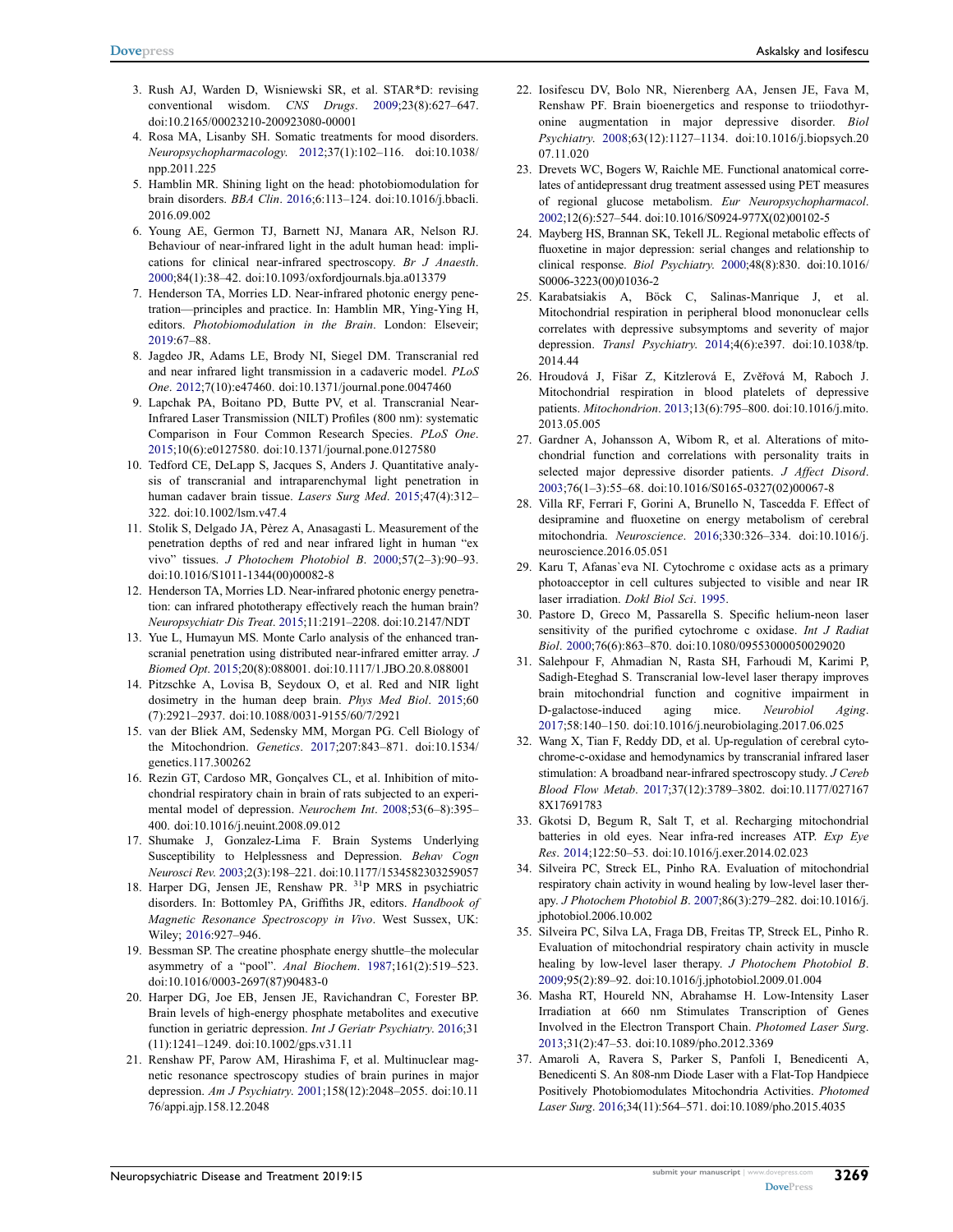- 38. Giuliani A, Lorenzini L, Alessandri M, et al. In vitro exposure to very low-level laser modifies expression level of extracellular matrix protein RNAs and mitochondria dynamics in mouse embryonic fibroblasts. BMC Complement Altern Med. 2015;15:78. doi:10.11 86/s12906-015-0593-8
- 39. Mochizuki-Oda N, Kataoka Y, Cui Y, Yamada H, Heya M, Awazu K. Effects of near-infra-red laser irradiation on adenosine triphosphate and adenosine diphosphate contents of rat brain tissue. Neurosci Lett. 2002;323(3):207–210. doi:10.1016/S0304-3940(02)00159-3
- 40. Begum R, Calaza K, Kam JH, Salt TE, Hogg C, Jeffery G. Nearinfrared light increases ATP, extends lifespan and improves mobility in aged Drosophila melanogaster. Biol Lett. 2015;11 (3):20150073. doi:10.1098/rsbl.2015.0073
- 41. Rojas JC, Bruchey AK, Gonzalez-Lima F. Low-level light therapy improves cortical metabolic capacity and memory retention. J Alzheimers Dis. 2012;32(3):741–752. doi:10.3233/JAD-2012-120817
- 42. Tian F, Hase SN, Gonzalez-Lima F, Liu H. Transcranial laser stimulation improves human cerebral oxygenation. Lasers Surg Med. 2016;48(4):343–349. doi:10.1002/lsm.22471
- 43. Yu Z, Liu N, Zhao J, et al. Near infrared radiation rescues mitochondrial dysfunction in cortical neurons after oxygen-glucose deprivation. Metab Brain Dis. 2015;30(2):491–496. doi:10.1007/s11011-014-9515-6
- 44. Xu Z, Guo X, Yang Y, et al. Low-level laser irradiation improves depression-like behaviors in mice. Mol Neurobiol. 2017;54 (6):4551–4559. doi:10.1007/s12035-016-9983-2
- 45. Ferraresi C, Kaippert B, Avci P, et al. Low-level laser (light) therapy increases mitochondrial membrane potential and ATP synthesis in C2C12 myotubes with a peak response at 3–6 h. Photochem Photobiol. 2015;91(2):411–416. doi:10.1111/php.2015.91.issue-2
- 46. Mintzopoulos D, Gillis TE, Tedford CE, Kaufman MJ. Effects of near-infrared light on cerebral bioenergetics measured with phosphorus magnetic resonance spectroscopy. Photomed Laser Surg. 2017;35(8):395–400. doi:10.1089/pho.2016.4238
- 47. Chung H, Dai T, Sharma SK, Huang YY, Carroll JD, Hamblin MR. The nuts and bolts of low-level laser (light) therapy. Ann Biomed Eng. 2012;40(2):516–533. doi:10.1007/s10439-011-0454-7
- 48. Sanderson TH, Wider JM, Lee I, et al. Inhibitory modulation of cytochrome c oxidase activity with specific near-infrared light wavelengths attenuates brain ischemia/reperfusion injury [published correction appears in Sci Rep. 2018 Apr 25;8(1):6729]. Sci Rep. 2018;8(1):3481. doi:10.1038/s41598-018-21869-x
- 49. Oron U, Ilic S, De Taboada L, Streeter J. Ga-As (808 nm) laser irradiation enhances ATP production in human neuronal cells in culture. Photomed Laser Surg. 2007;25(3):180–182. doi:10.1089/ pho.2007.2064
- 50. Wu Q, Xuan W, Ando T, et al. Low-level laser therapy for closedhead traumatic brain injury in mice: effect of different wavelengths. Lasers Surg Med. 2012;44(3):218–226. doi:10.1002/lsm.v44.3
- 51. Wang Y, Huang YY, Wang Y, Lyu P, Hamblin MR. Photobiomodulation of human adipose-derived stem cells using 810nm and 980nm lasers operates via different mechanisms of action. Biochim Biophys Acta Gen Subj. 2017;1861(2):441–449. doi:10.1016/j.bbagen.2016.10.008
- 52. Uozumi Y, Nawashiro H, Sato S, Kawauchi S, Shima K, Kikuchi M. Targeted increase in cerebral blood flow by transcranial nearinfrared laser irradiation. Lasers Surg Med. 2010;42(6):566–576. doi:10.1002/lsm.v42:6
- 53. Nawashiro H, Wada K, Nakai K, Sato S. Focal increase in cerebral blood flow after treatment with near-infrared light to the forehead in a patient in a persistent vegetative state. Photomed Laser Surg. 2012;30(4):231–233. doi:10.1089/pho.2011.3044
- 54. Salgado AS, Zângaro RA, Parreira RB, Kerppers II. The effects of transcranial LED therapy (TCLT) on cerebral blood flow in the elderly women. Lasers Med Sci. 2015;30(1):339–346. doi:10.10 07/s10103-014-1669-2
- 55. Byrne AM, Bouchier-Hayes DJ, Harmey JH. Angiogenic and cell survival functions of Vascular Endothelial Growth Factor (VEGF). J Cell Mol Med. 2005;9(4):777–794. doi:10.1111/jcmm. 2005.9.issue-4
- 56. Dias FJ, Issa JP, Barbosa AP, de Vasconcelos PB, Watanabe IS, Mizusakiiyomasa M. Effects of low-level laser irradiation in ultrastructural morphology, and immunoexpression of VEGF and VEGFR-2 of rat masseter muscle. Micron. 2012;43(2– 3):237–244. doi:10.1016/j.micron.2011.08.005
- 57. Hamblin MR. The role of nitric oxide in low level light therapy. Proc SPIE, Mechanisms for Low-Light Therapy III; 2008:6846. Avaialble from: https://www.spiedigitallibrary.org/conference-proceedings-ofspie/6846/684602/The-role-of-nitric-oxide-in-low-level-light-ther apy/10.1117/12.764918.short?SSO=1. Accessed October 30, 2019.
- 58. Moreno J, Gaspar E, López-Bello G, et al. Increase in nitric oxide levels and mitochondrial membrane potential in platelets of untreated patients with major depression. Psychiatry Res. 2013;209 (3):447–452. doi:10.1016/j.psychres.2012.12.024
- 59. Zhang R, Mio Y, Pratt PF, et al. Near infrared light protects cardiomyocytes from hypoxia and reoxygenation injury by a nitric oxide dependent mechanism. J Mol Cell Cardiol. 2009;46 (1):4–14. doi:10.1016/j.yjmcc.2008.09.707
- 60. Keszler A, Brandal G, Baumgardt S, et al. Far red/near infrared light-induced protection against cardiac ischemia and reperfusion injury remains intact under diabetic conditions and is independent of nitric oxide synthase. Front Physiol. 2014;5:305. doi:10.3389/ fphys.2014.00305
- 61. Sarandol A, Sarandol E, Eker SS, Erdinc S, Vatansever E, Kirli S. Major depressive disorder is accompanied with oxidative stress: short-term antidepressant treatment does not alter oxidative–antioxidative systems. Hum Psychopharmacol. 2007;22(2):67–73. doi:10.1002/(ISSN)1099-1077
- 62. Chludzińska L, Ananicz E, Jarosławska A, Komorowska M. Near-infrared radiation protects the red cell membrane against oxidation. Blood Cells Mol Dis. 2005;35(1):74–79. doi:10.1016/ j.bcmd.2005.04.003
- 63. Huang YY, Nagata K, Tedford CE, McCarthy T, Hamblin MR. Low-level laser therapy (LLLT) reduces oxidative stress in primary cortical neurons in vitro. *J Biophotonics*. 2013;6(10):829– 838. doi:10.1002/jbio.201200157
- 64. Salehpour F, Farajdokht F, Erfani M, et al. Transcranial nearinfrared photobiomodulation attenuates memory impairment and hippocampal oxidative stress in sleep-deprived mice. Brain Res. 2018;1682:36–43. doi:10.1016/j.brainres.2017.12.040
- 65. Salehpour F, Farajdokht F, Cassano P, et al. Near-infrared photobiomodulation combined with coenzyme Q10 for depression in a mouse model of restraint stress: reduction in oxidative stress, neuroinflammation, and apoptosis. Brain Res Bull. 2019;114:213–222. doi:10.1016/j.brainresbull.2018.10.010
- 66. Yin K, Zhu R, Wang S, Zhao RC. Low-level laser effect on proliferation, migration, and antiapoptosis of mesenchymal stem cells. Stem Cells Dev. 2017;26(10):762–775. doi:10.1089/scd.20 16.0332
- 67. Wang R, Dong Y, Lu Y, Zhang W, Brann DW, Zhang Q. Photobiomodulation for Global Cerebral Ischemia: targeting Mitochondrial Dynamics and Functions. Mol Neurobiol. 2019;56(3):1852–1869. doi:10.1007/s12035-018-1191-9
- 68. Yang L, Dong Y, Wu C, et al. Photobiomodulation preconditioning prevents cognitive impairment in a neonatal rat model of hypoxia-ischemia. J Biophotonics. 2019;12(6):e201800359. doi:1 0.1002/jbio.2019.12.issue-6
- 69. Tanaka Y, Akiyoshi J, Kawahara Y, et al. Infrared radiation has potential antidepressant and anxiolytic effects in animal model of depression and anxiety. Brain Stimul. 2011;4(2):71–76. doi:10.10 16/j.brs.2010.04.001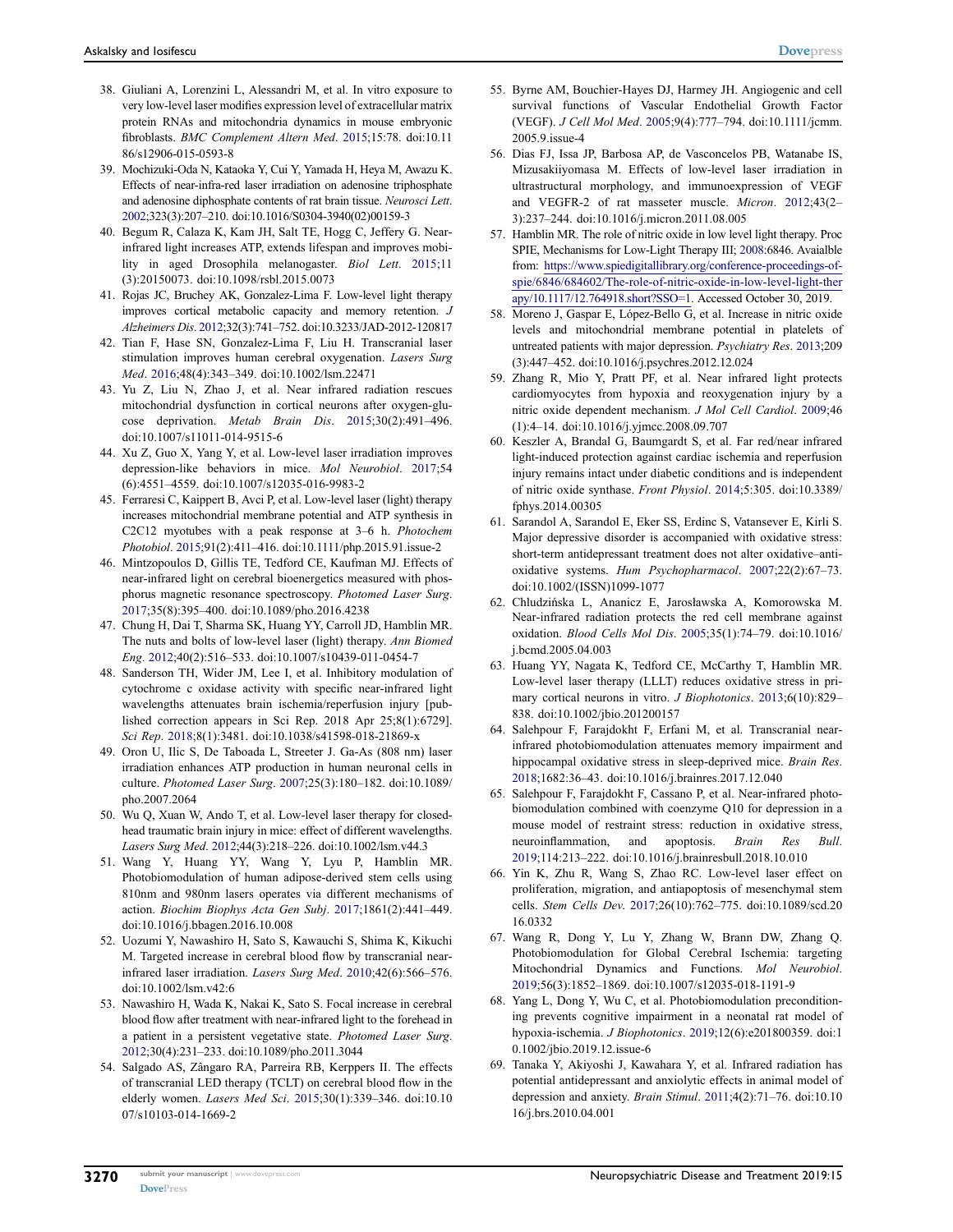- 70. Xuan W, Agrawal T, Huang L, Gupta GK, Hamblin MR. Lowlevel laser therapy for traumatic brain injury in mice increases brain derived neurotrophic factor (BDNF) and synaptogenesis. J Biophotonics. 2015;8(6):502–511. doi:10.1002/jbio.201400069
- 71. Yang L, Tucker D, Dong Y, et al. Photobiomodulation therapy promotes neurogenesis by improving post-stroke local microenvironment and stimulating neuroprogenitor cells. Exp Neurol. 2018;299(Pt A):86–96. doi:10.1016/j.expneurol.2017.10.013
- 72. Mohammed HS. Transcranial low-level infrared laser irradiation ameliorates depression induced by reserpine in rats. Lasers Med Sci. 2016;31(8):1651–1656. doi:10.1007/s10103-016-2033-5
- 73. Salehpour F, Rasta SH, Mohaddes G, Sadigh-Eteghad S, Salarirad S. Therapeutic effects of 10-HzPulsed wave lasers in rat depression model: A comparison between near-infrared and red wavelengths. Lasers Surg Med. 2016;48(7):695–705. doi:10.1002/lsm. v48.7
- 74. Salehpour F, Rasta SH, Mohaddes G, Sadigh-Eteghad S, Salarirad S. A comparison between antidepressant effects of transcranial near-infrared laser and citalopram in a rat model of depression. Clin Transl Neurophotonics. 2017;10050. Available from: https:// www.spiedigitallibrary.org/conference-proceedings-of-spie/ 10050/100500G/A-comparison-between-antidepressant-effectsof-transcranial-near-infrared-laser/10.1117/12.2251598.full? SSO=1. Accessed October 30, 2019.
- 75. Wu X, Alberico SL, Moges H, De Taboada L, Tedford CE. Pulsed light irradiation improves behavioral outcome in a rat model of chronic mild stress. Lasers Surg Med. 2012;44(3):227–232. doi:10.1002/lsm.v44.3
- 76. Ando T, Xuan W, Xu T, et al. Comparison of therapeutic effects between pulsed and continuous wave 810-nm wavelength laser irradiation for traumatic brain injury in mice. PLoS One. 2011;6 (10). doi:10.1371/journal.pone.0026212.
- 77. Schiffer F, Johnston AL, Ravichandran C, et al. Psychological benefits 2 and 4 weeks after a single treatment with near infrared light to the forehead: a pilot study of 10 patients with major depression and anxiety. Behav Brain Funct. 2009;5:46. doi:10.1186/1744-9081-5-46
- 78. Naeser MA, Zafonte R, Krengel MH, et al. Significant improvements in cognitive performance post-transcranial, red/near-infrared light-emitting diode treatments in chronic, mild traumatic brain injury: open-protocol study. J Neurotrauma. 2014;31 (11):1008–1017. doi:10.1089/neu.2013.3244
- 79. Cassano P, Cusin C, Mischoulon D, et al. Near-Infrared Transcranial Radiation for Major Depressive Disorder: proof of Concept Study. Psychiatry J. 2015;2015:352979. doi:10.1155/ 2015/352979
- 80. Morries LD, Cassano P, Henderson TA. Treatments for traumatic brain injury with emphasis on transcranial near-infrared laser phototherapy. Neuropsychiatr Dis Treat. 2015;11:2159–2175. doi:10.2147/NDT.S65809
- 81. Henderson TA, Morries LD. Multi-watt near-infrared phototherapy for the treatment of comorbid depression: an open-label single-arm study. Front Psychiatry. 2017;8:187. doi:10.3389/ fpsyt.2017.00187
- 82. Disner SG, Beevers CG, Gonzalez-Lima F. Transcranial Laser Stimulation as Neuroenhancement for Attention Bias Modification in Adults with Elevated Depression Symptoms. Brain Stimul. 2016;9(5):780–787. doi:10.1016/j.brs.2016.05.009
- 83. Yang W, Ding Z, Dai T, Peng F, Zhang JX. Attention Bias Modification training in individuals with depressive symptoms: A randomized controlled trial. J Behav Ther Exp Psychiatry. 2014;49:101–111. doi:10.1016/j.jbtep.2014.08.005
- 84. Cassano P, Petrie SR, Mischoulon D, et al. Transcranial Photobiomodulation for the Treatment of Major Depressive Disorder. The ELATED-2 Pilot Trial. Photomed Laser Surg. 2018;36:12. doi:10.1089/pho.2018.4490
- 85. Henderson TA, Morries LD. SPECT perfusion imaging demonstrates improvement of traumatic brain injury with transcranial near-infrared laser phototherapy. Adv Mind Body Med. 2015;29(4):27-33.
- 86. Caldieraro MA, Sani G, Bui E, Cassano P. Long-Term Near-Infrared Photobiomodulation for Anxious Depression Complicated by Takotsubo Cardiomyopathy. J Clin Psychopharmacol. 2018;38 (3):268–270. doi:10.1097/JCP.0000000000000883
- 87. Zhang B, Wenyou M, Baoting Z, Shuling L. A control study of clinical therapeutic effects of laser acupuncture on depressive neurosis. World J Acupuncture Moxibustion. 1996;6(2):12–17.
- 88. Quah-Smith JI, Tang WM, Russell J. Laser acupuncture for mild to moderate depression in a primary care setting–a randomised controlled trial. Acupunct Med. 2005;23(3):103–111. doi:10.1136/ aim.23.3.103
- 89. Quah-Smith I, Smith C, Crawford JD, Russell J. Laser acupuncture for depression: a randomised double blind controlled trial using low intensity laser intervention. J Affect Disord. 2013;148 (2–3):179–187. doi:10.1016/j.jad.2012.11.058
- 90. Gabel CP, Petrie SR, Mischoulon D, et al. A case control series for the effect of photobiomodulation in patients with low back pain and concurrent depression. Laser Ther. 2018;27(3):167–173. doi:10.5978/islsm.27\_18-OR-18
- 91. Caldieraro MA, Cassano P. Transcranial and systemic photobiomodulation for major depressive disorder: A systematic review of efficacy, tolerability and biological mechanisms. J Affect Disord. 2019;243(15):262–273. doi:10.1016/j.jad.2018.09.048
- 92. Huisa BN, Stemer AB, Walker MG, Rapp K, Meyer BC, Zivin JA. Transcranial laser therapy for acute ischemic stroke: a pooled analysis of NEST-1 and NEST-2. Int J Stroke. 2013;8(5):315– 320. doi:10.1111/j.1747-4949.2011.00754.x
- 93. Lampl Y, Zivin JA, Fisher M, et al. Infrared laser therapy for ischemic stroke: a new treatment strategy. Stroke. 2007;38 (6):1843–1849. doi:10.1161/STROKEAHA.106.478230
- 94. Hacke W, Schellinger PD, Albers GW. Transcranial laser therapy in acute stroke treatment: results of neurothera effectiveness and safety trial 3, a phase III clinical end point device trial. Stroke. 2014;45(11):3187–3193. doi:10.1161/STROKEAHA.114.005795
- 95. Heiskanen V, Hamblin MR. Photobiomodulation: lasers vs light emitting diodes? Photochem Photobiol Sci. 2018;17(8):1003– 1017. doi:10.1039/C8PP00176F
- 96. Hode L. The importance of the coherency. Photomed Laser Surg. 2005;23(4):431–434. doi:10.1089/pho.2005.23.431
- 97. Fixler D, Duadi H, Ankri R, Zalevsky Z. Determination of coherence length in biological tissues. Lasers Surg Med. 2011;43 (4):339–343. doi:10.1002/lsm.21047
- 98. Leal Junior EC, Lopes-Martins RA, Baroni BM, et al. Comparison between single-diode low-level laser therapy (LLLT) and LED multi-diode (cluster) therapy (LEDT) applications before high-intensity exercise. Photomed Laser Surg. 2009;27(4):617–623. doi:10.1089/pho.2008.2350
- 99. Sato K, Watanabe R, Hanaoka H, Nakajima T, Choyke PL, Kobayashi H. Comparative effectiveness of light emitting diodes (LEDs) and Lasers in near infrared photoimmunotherapy. Oncotarget. 2016;7 (12):14324–14335. doi:10.18632/oncotarget.v7i12
- 100. Hashmi JT, Huang YY, Sharma SK, et al. Effect of pulsing in low-level light therapy. Lasers Surg Med. 2010;42(6):450–466. doi:10.1002/lsm.20950
- 101. Lapchak PA, Salgado KF, Chao CH, Zivin JA. Transcranial nearinfrared light therapy improves motor function following embolic strokes in rabbits: an extended therapeutic window study using continuous and pulsed frequency delivery modes. Neuroscience. 2007;148(4):907–914. doi:10.1016/j.neuroscience.2007.07.002
- 102. Lapchak PA, De Taboada L. Transcranial near infrared laser treatment (NILT) increases cortical adenosine-5ʹ-triphosphate (ATP) content following embolic strokes in rabbits. Brain Res. 2010;1306:100–105. doi:10.1016/j.brainres.2009.10.022